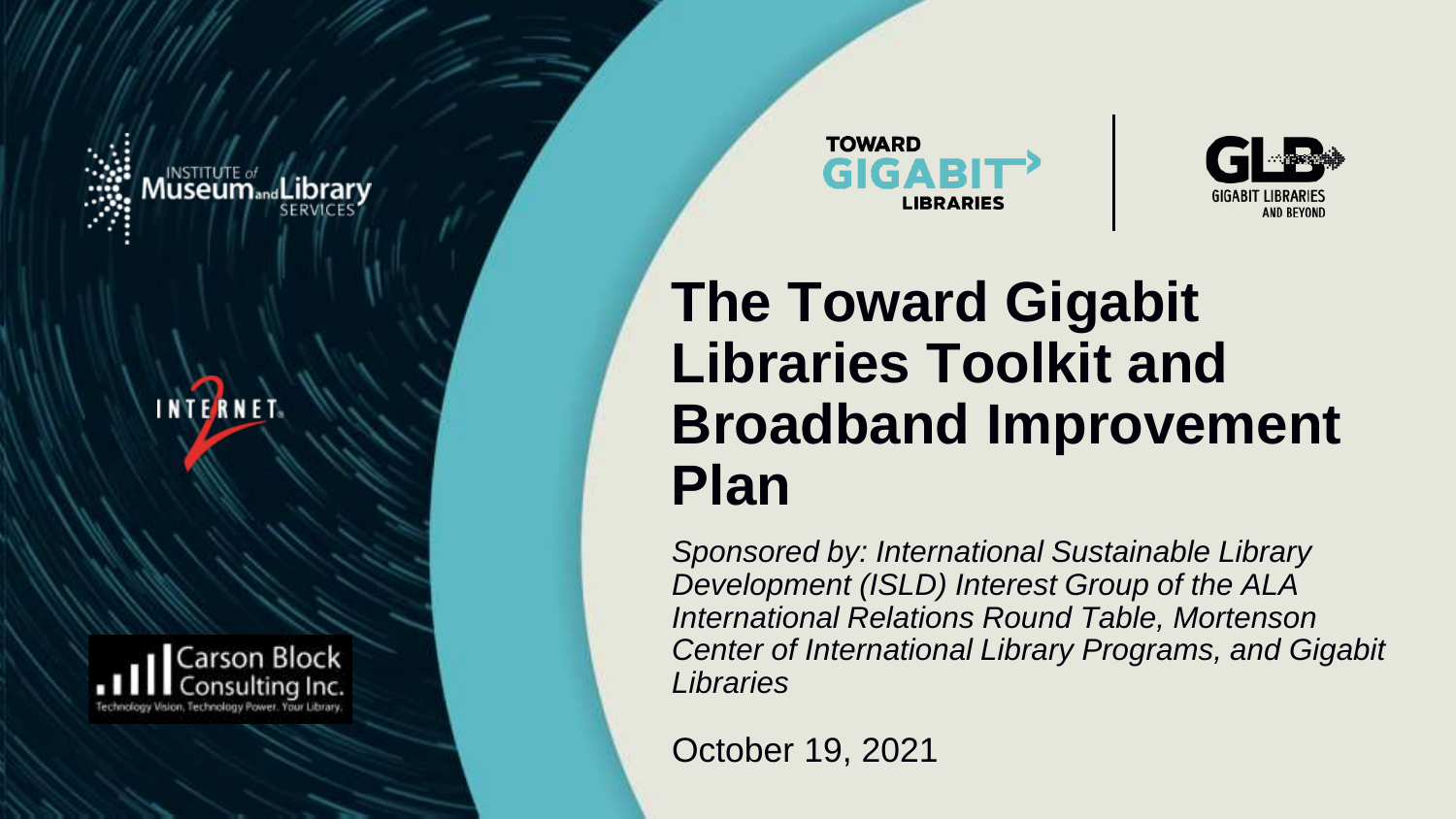#### **Project Managers**



**Stephanie Stenberg** Director, Internet2 Community Anchor Program (CAP)



#### About Stephanie

- Director of the Internet2 Community Anchor Program
- Works with regional networking partners, community anchor institutions, and Internet2 membership organizations to support networking, trust and identity services, and advanced applications.
- Since joining Internet2 in 2018, she has been part of three Institute of Museum and Library Services-funded grant projects focused on libraries and connectivity.



**Carson Block** Library Technology Consultant Carson Block Consulting, Inc.

#### About Carson Block

- 25 years of library technology experience
- **Full-service library** technology consulting firm since 2010
- Purpose: increase technological and other capacities in libraries to serve people everywhere, with a special focus on rural connectivity, staff skills and comfort, "complex situations"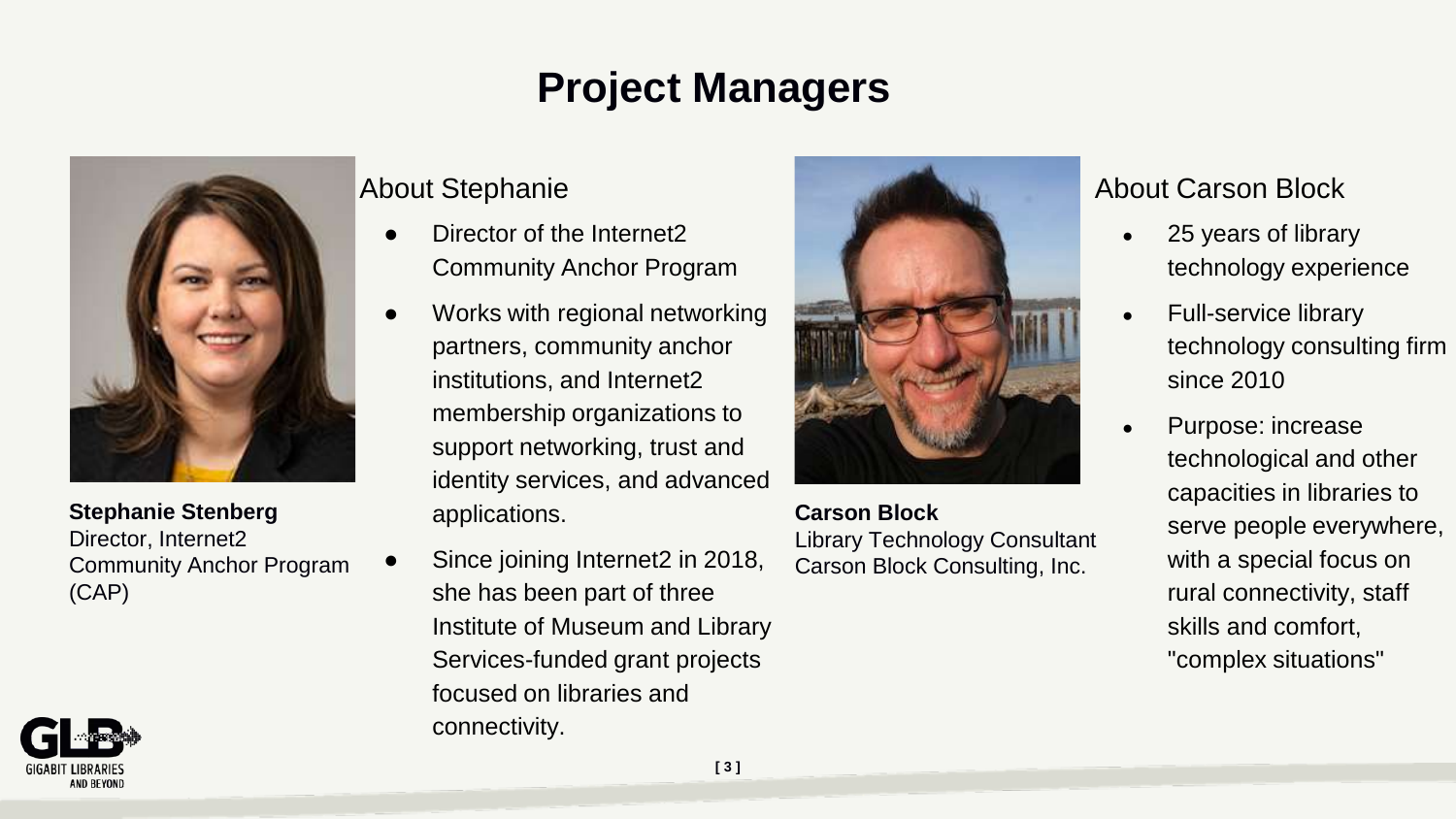#### **About the Toward Gigabit Libraries Toolkit**



The **Toward Gigabit Libraries (TGL) Toolkit and Broadband Improvement Plan** is a powerful, FREE tool to help libraries learn about and improve their current broadband infrastructure and internal information technology (IT) environment.

Using the TGL Toolkit and Broadband Improvement Plan, librarians will be better equipped to improve their broadband services and become stronger advocates for their libraries' broadband infrastructure needs.

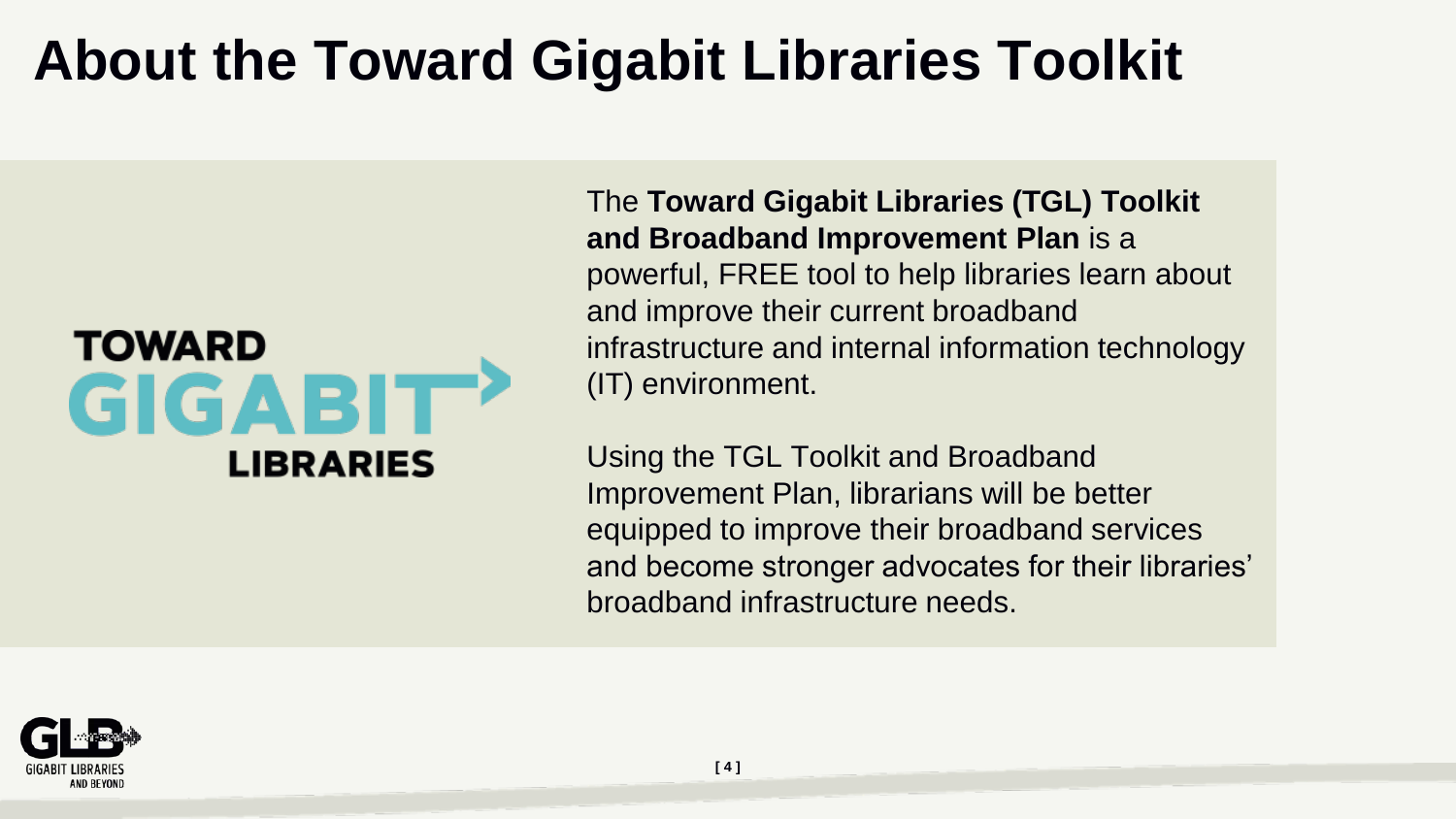### **Institute of Museum and Library Services (IMLS) Grants that Made the TGL Toolkit Possible**





#### **2015 Toward Gigabit Libraries (TGL) IMLS grant (RE-00-15-0110-15)**

- Two-year grant developed training curriculum and self-assessment material ("Toolkit") for library broadband infrastructure (with one-year extension)
- Targeted rural and tribal libraries
- Partners included State Library offices and Research & Education **Networks**
- Initial goal was to pilot toolkit in at least 30 libraries— we were able to reach nearly 60 libraries

#### **2020 Gigabit Libraries and Beyond (GLB) grant (RE-246219-OLS-20)**

- Two-year grant to improve upon the toolkit and expand its reach throughout the United States
- In addition to focusing on rural and tribal libraries, will expand the toolkit's audience to address the needs of urban libraries in "tech deserts"

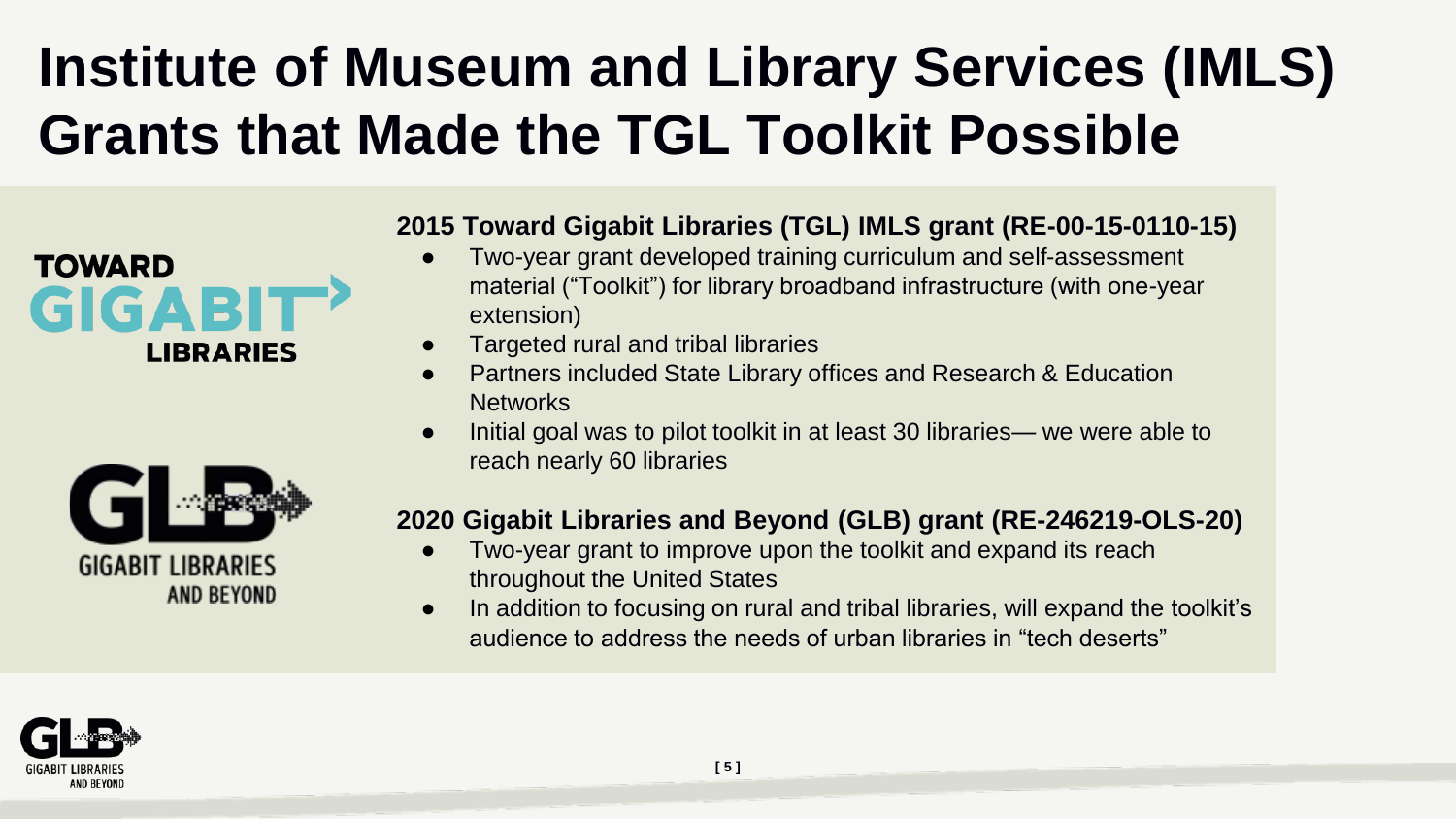### **Download the Toward Gigabit Libraries Toolkit**

To download the free Toward Gigabit Libraries Toolkit, visit [www.internet2.edu/tgl](http://www.internet2.edu/tgl)

Watch this short video for an overview of the Toolkit: [https://www.youtube.com/watch?v=P](https://www.youtube.com/watch?v=PXWv3-HYm-I&t=1s) XWv3-HYm-I&t=1s



WELCOME TO INTERNET2'S TOWARDS GRGABIT LIBRARIES TOOLKIT. FUNDED BY THE INSTITUTE FOR MUSEUM AND LIBRARY SERVICES (IMLS). THIS TOOLKIT IS DESIGNED FOR SMALL, RURAL, AND TRIBAL LIBRARIES WITH UMITED INFORMATION TECHNOLOGY (IT) SUPPORT. THE GOAL IS TO IMPROVE AND EVOLVE. LIBRARY STAFF UNDERSTANDING AND INTERACTION WITH THE LIBRARY'S BROADBAND CONNECTION AND SERVICES.



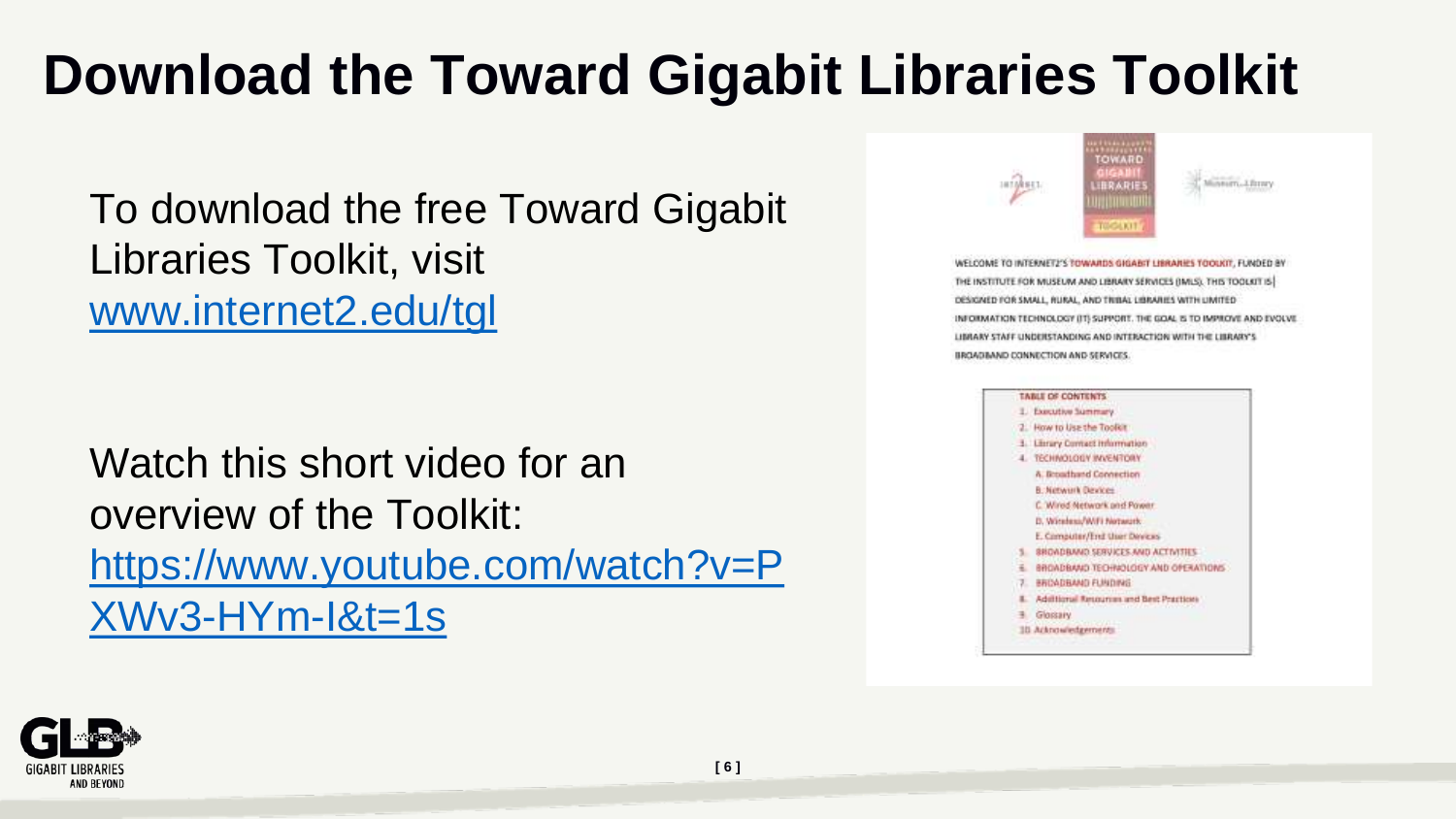# **Toolkit Overview**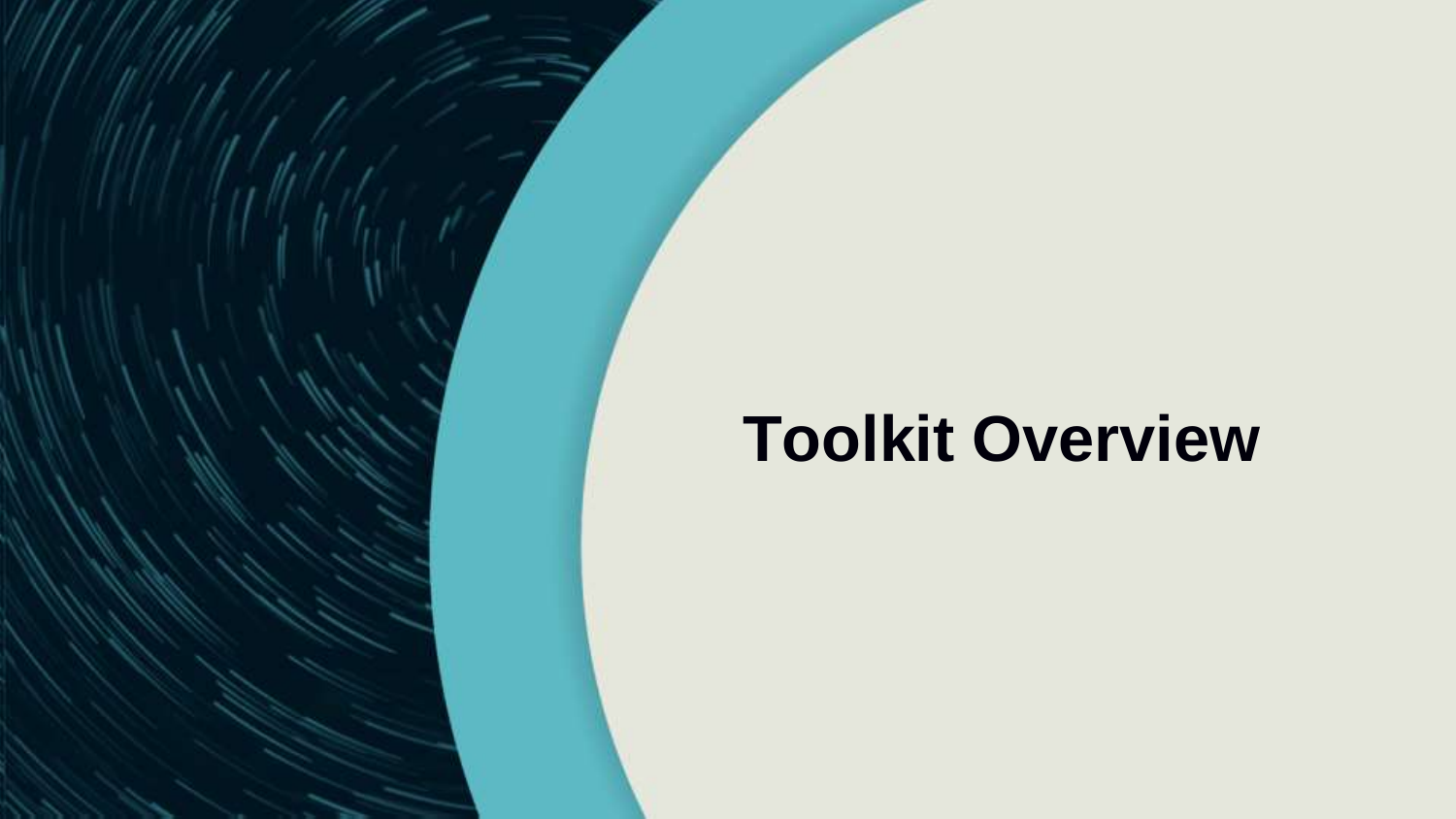#### **What is the Toolkit?**



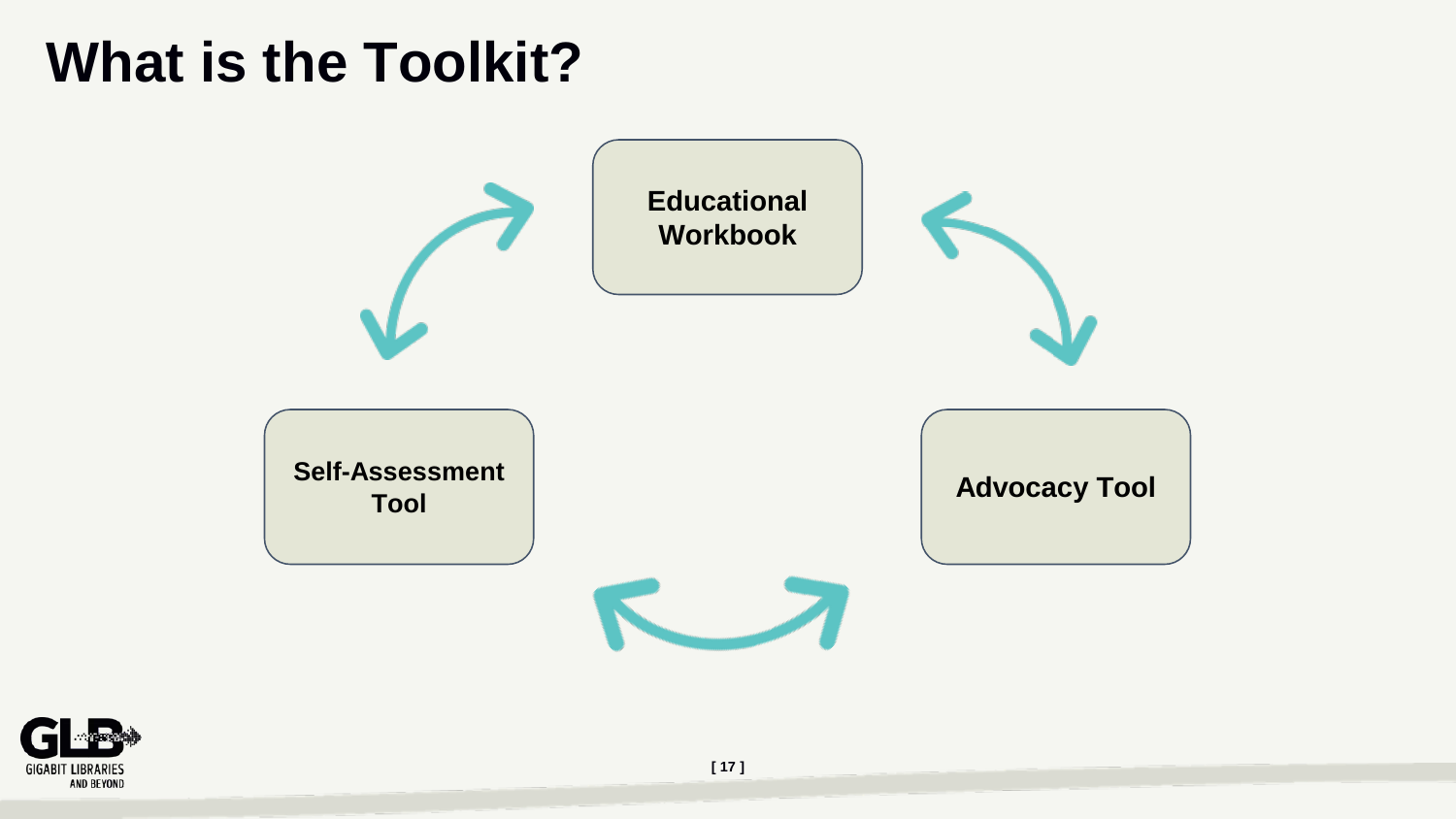#### **Toolkit Components and Process**

- *Technology Inventory*
- *Broadband Connection*
- *Wired Network*
- *Network Devices*
- *Wireless/WiFi Network*
- *Computer/End User Devices*
- *Broadband Services and Activities*
- *Broadband Technology and Operations Support*
- *Broadband Funding*
- *Additional Resources and Best Practices*

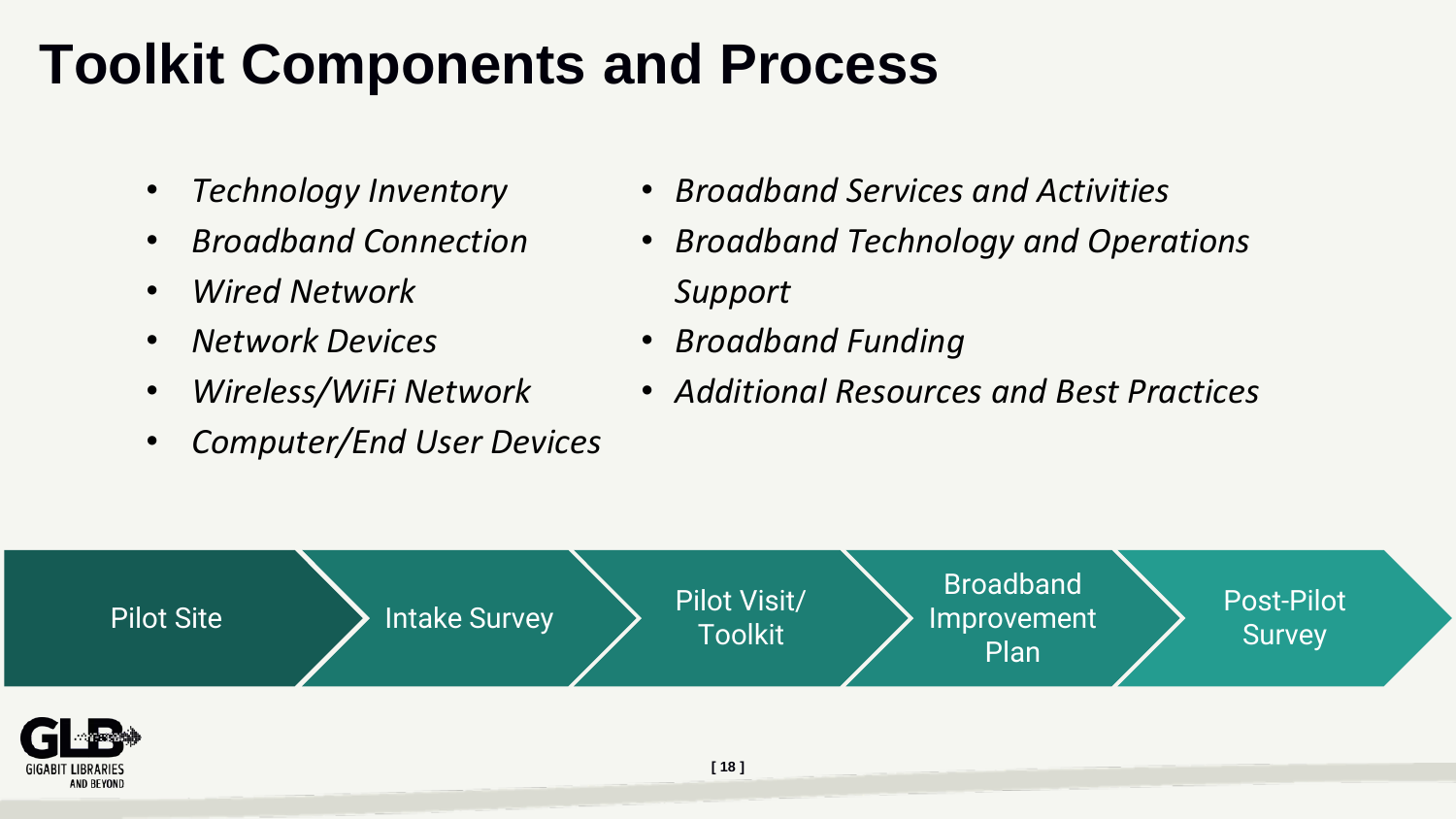### **Toolkit Approach**

Questions are presented first, and additional information and resources follow in text boxes to help you answer all the questions

#### 5. TECHNOLOGY INVENTORY-YOUR LIBRARY

In this section, you will inventory some of the key pieces of the technology inside your library, including your network, computers, and other important technology components. This inventory will help you understand what sort of equipment you have now, and provides a basis to determine if you need different or additional equipment for the future.

#### 5A Broadband Connection

If you have more than one broadband connection, i.e., two different types of technologies or service providers, answer the following questions in this "Broadband Connection" question for each connection.

- 1. What type of internet connection does your library currently have? Choose all that apply.
	- Digital Subscriber Line (DSL)
	- Cable Modem

Fiber

- Wireless
- Satellite
- Other {add here}

There are three primary types of broadband-wireline (DSL, cable modem, and fiber), wireless, and satellite. Definitions for the types of Internet connections listed here are available at the FCC website:-https://www.fcc.gov/general/types-broadband-connections

Speed Ranges by Type of Broadband (Kbps - kilobit, Mbps - megabit, Tbps - terabit)

| Type     | <b>Download Speed</b><br>Range | <b>Upload Speed Range</b><br>100 Mbps - 1 Tbps |  |  |
|----------|--------------------------------|------------------------------------------------|--|--|
| Wireline | 100 Mbps-1 Tbps                |                                                |  |  |
| Wireline | 256 Kbps - 10 Gbps             | 256 Kbps - 10 Gbps                             |  |  |
| Wireline | 256 Kbps - 100 Mbps            | 256 Kbps - 16 Mbps                             |  |  |
| Wireless | 1 Mbps - 155 Mbps              | 1 Mbps - 155 Mbps                              |  |  |
|          |                                |                                                |  |  |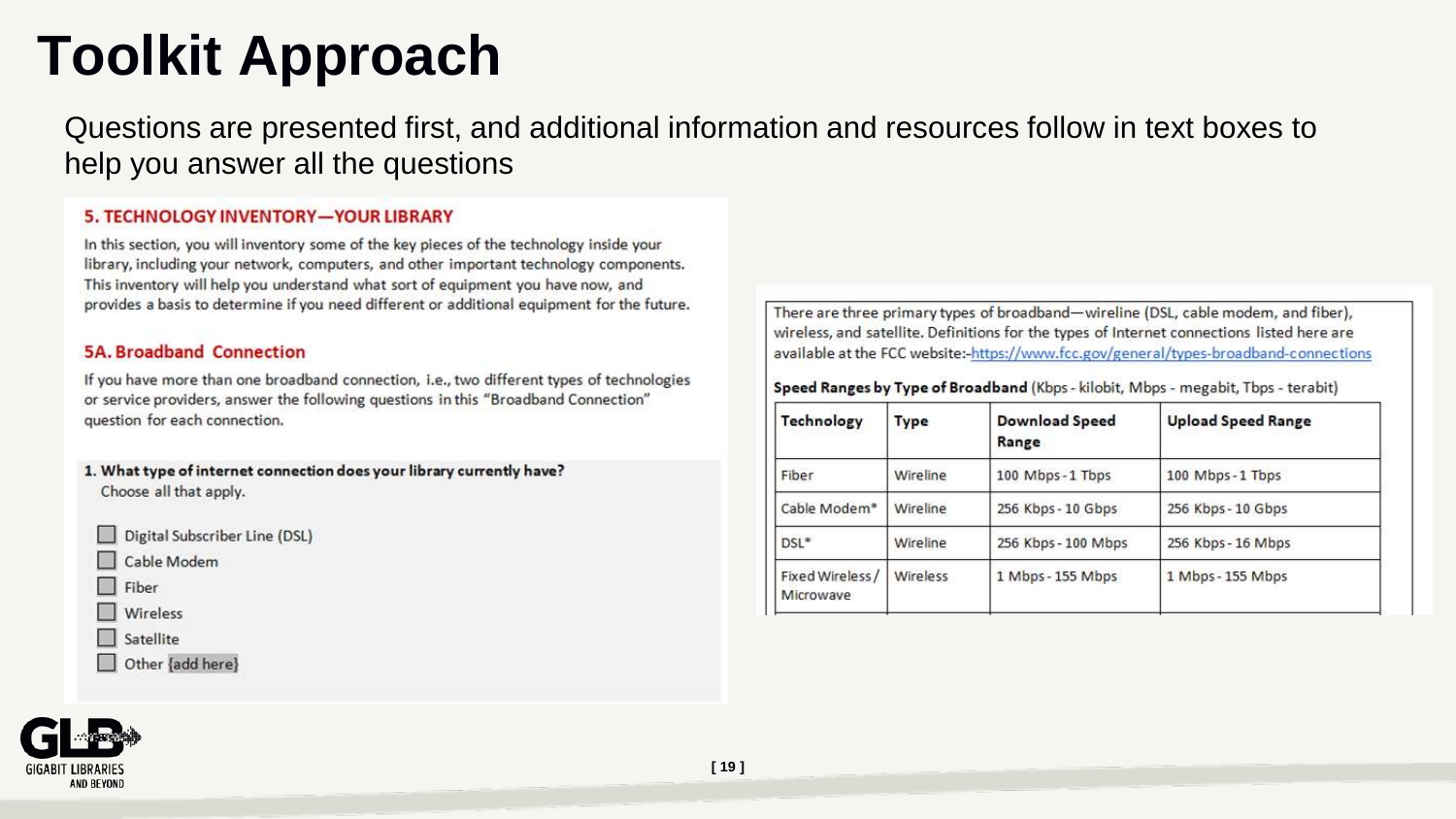# **Using the Toolkit**



*iStock Photo*

- Free, open-source technology learning, diagnostic, and advocacy tool
- Many ways to use the toolkit:
	- Record a shareable snapshot of your library's IT and broadband infrastructure
	- Prepare E-rate requests and budget cycles
	- Help open communication between library staff and tech workers
	- Address specific problems in your library by just completing certain sections
	- Get a baseline for proposed IT and broadband improvements
	- *The best part: No techies required!*

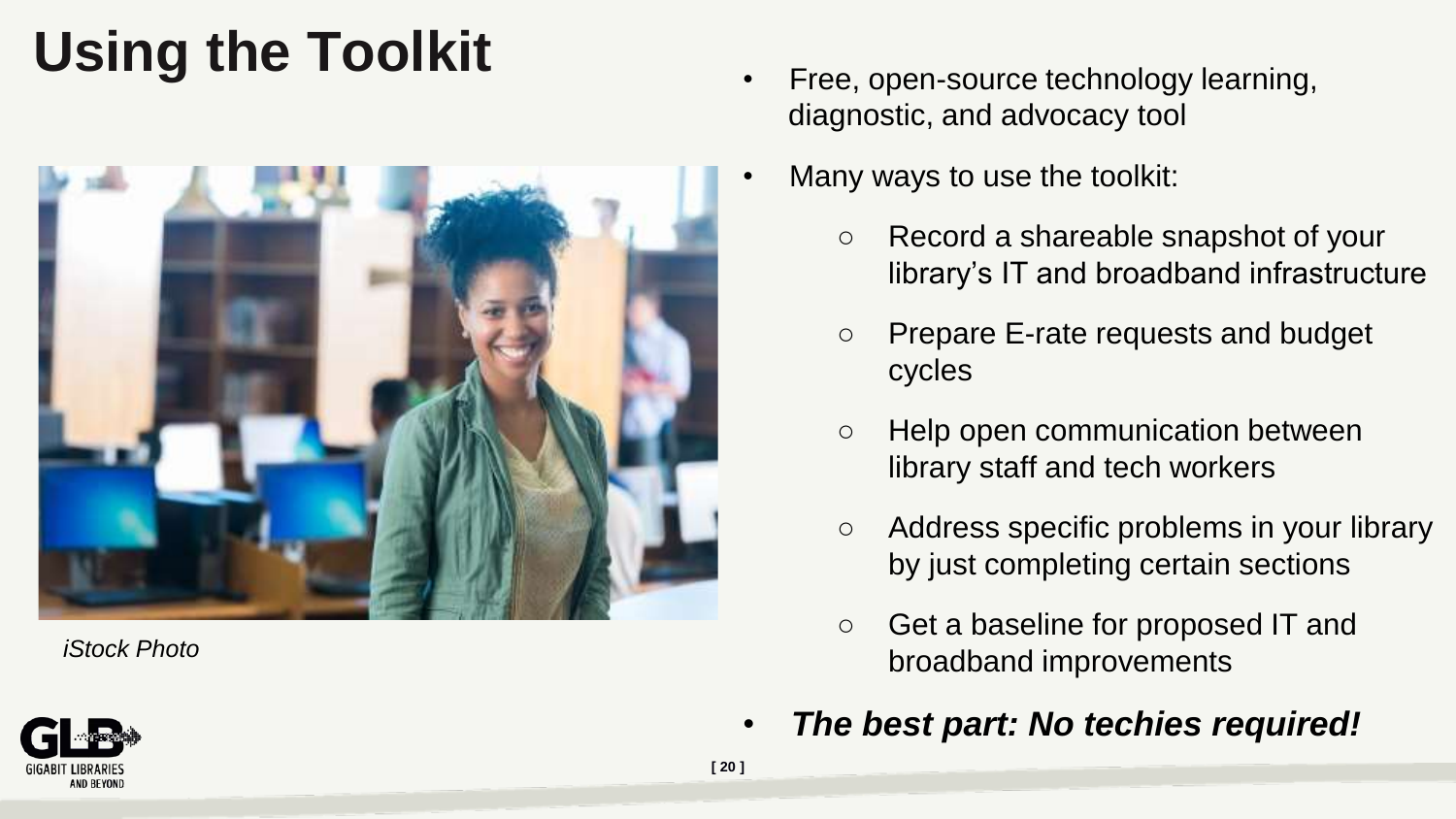# **How the Toolkit was Developed**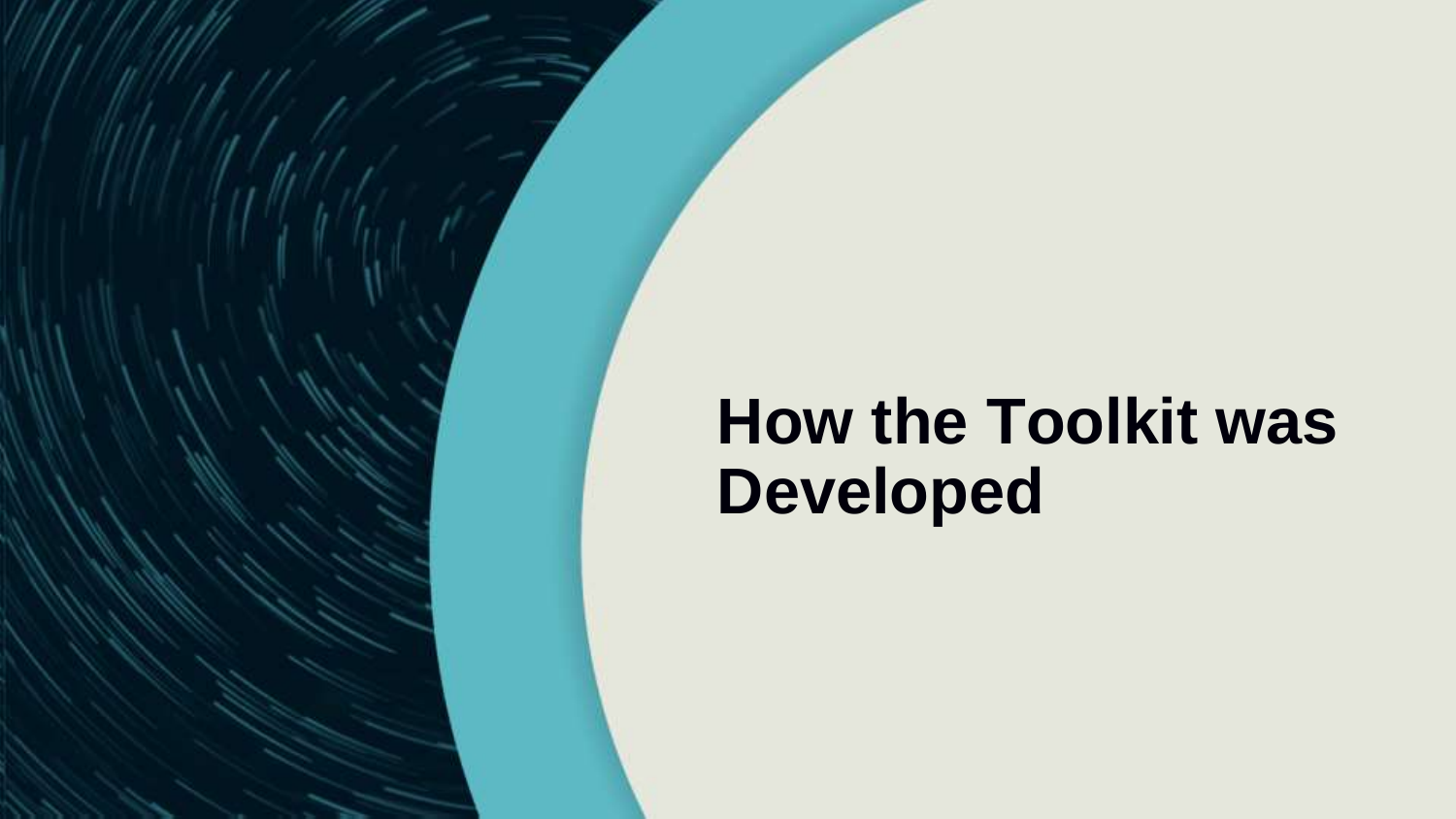### **Pilot Libraries Intake Survey**

#### How frequently is technical/IT support available in the library?

59 responses



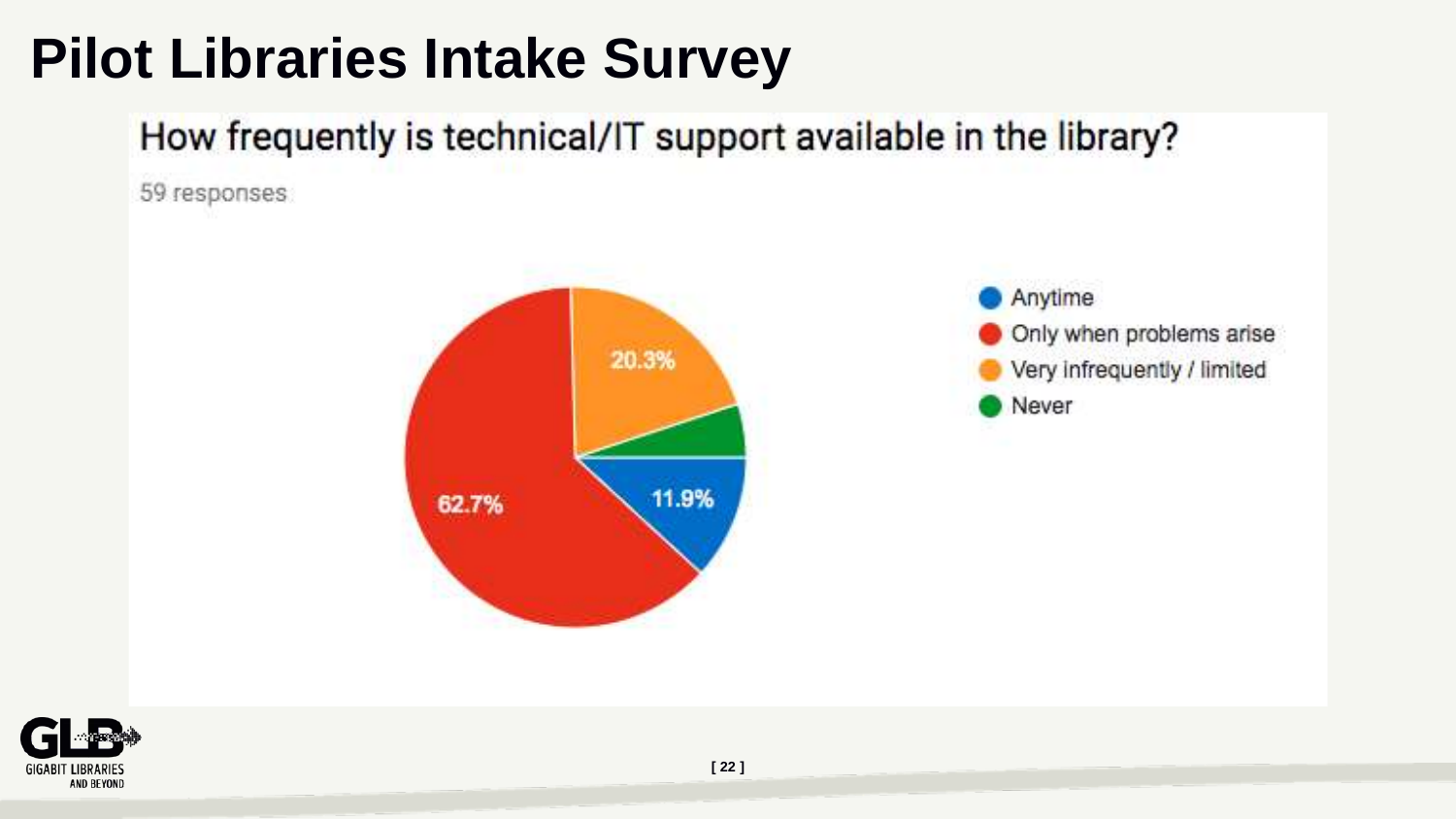#### **Pilot Libraries Intake Survey**

Describe your current level of expertise around procuring and delivering access to broadband as a service in your library.

59 responses



Very Experienced-I've been responsible for ordering and setting up our Internet connection and feel I have a good understanding of the p...

- Limited Experience- I've had some experience with ordering and setting up our Internet connection, but I don't feel like an expert
- No Experience-- I've had no experience in ordering or setting up our Internet connection."

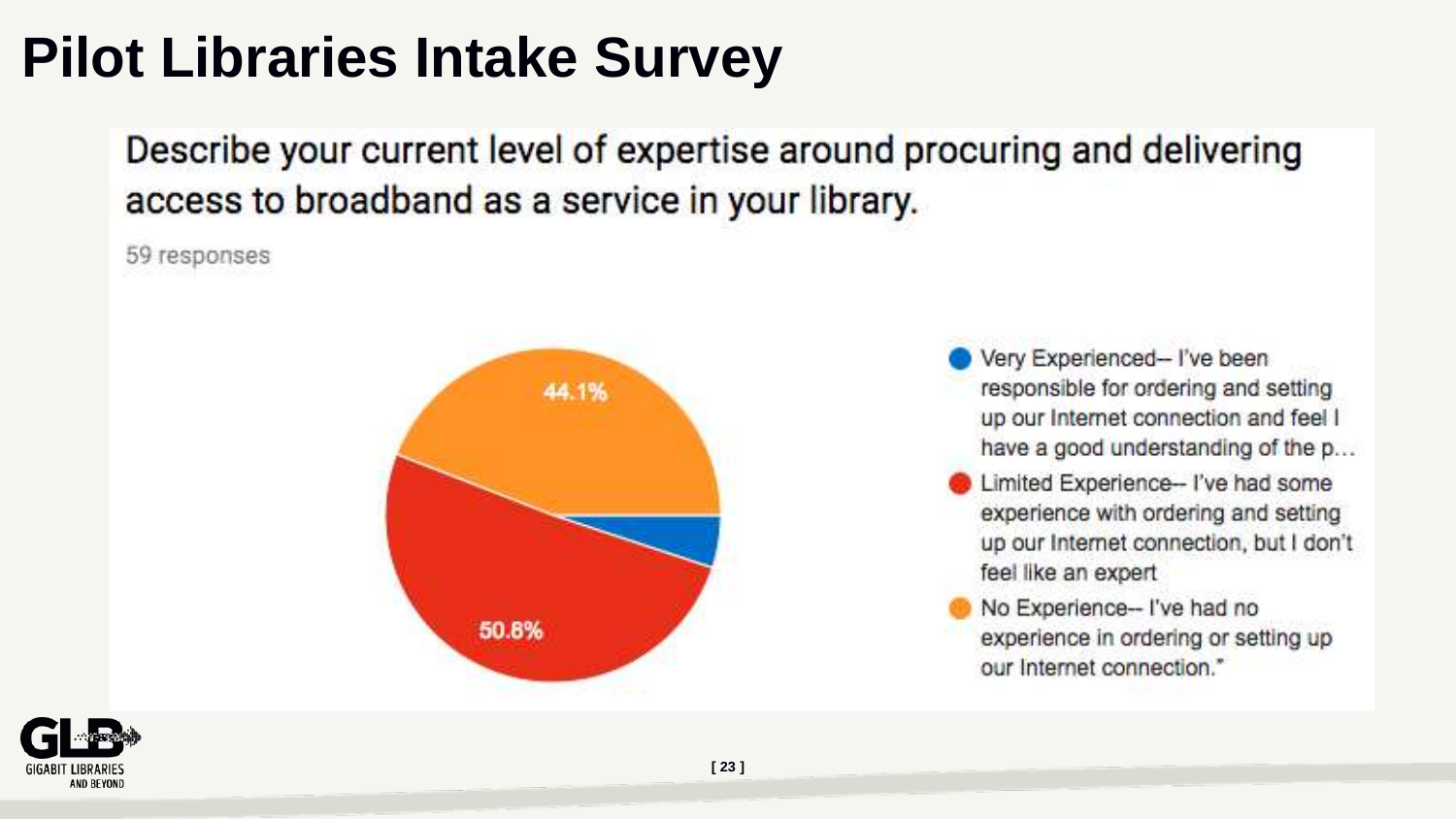#### **Toolkit Pilot Site Visits** <br>
<br> **Toolkit Pilot Site Visits 6**



- rural and tribal libraries
- $\bullet$  12 states (AK, AZ, CT, ID, KS, NE, NM, OK, PA, SD, TX, and WA)

#### Created with input from:

- 70 library staff members from across the U.S.
- Advisory board of 20 subject matter experts from across the U.S.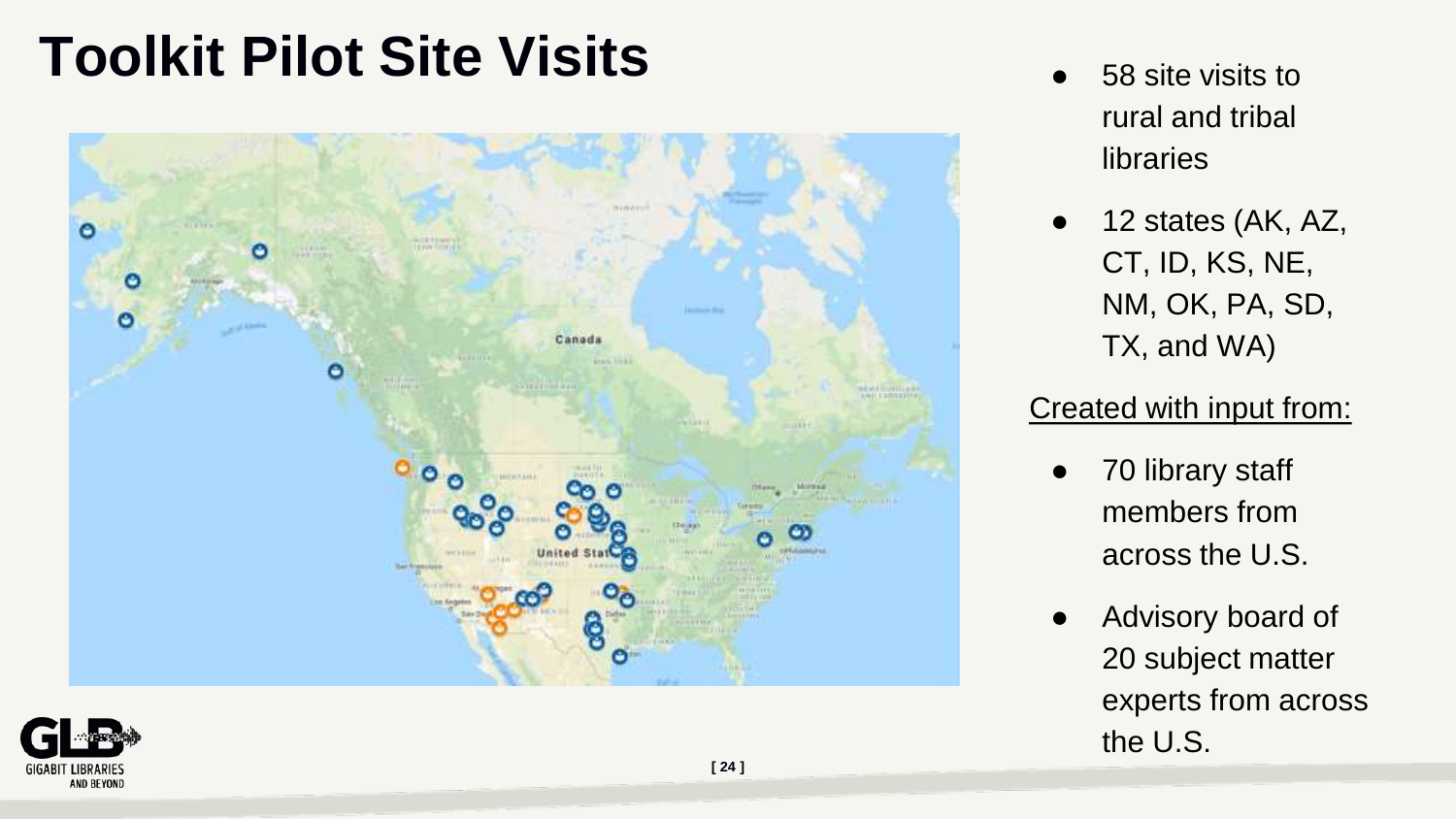#### **Feedback– Post Pilot Visit Survey**

How would you rate your overall experience with the pilot program?

39 responses



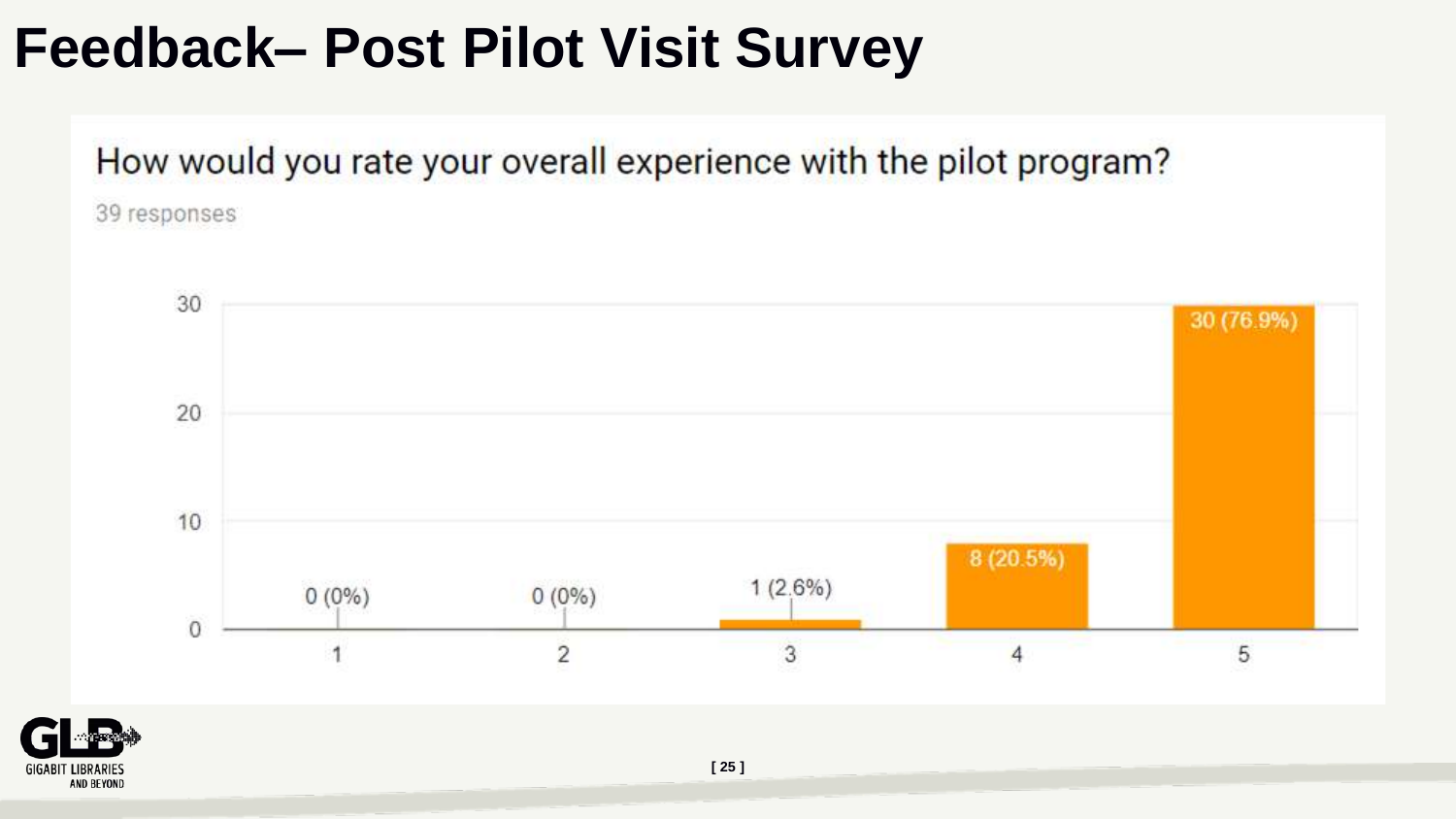#### **Feedback– Post Pilot Visit Survey**

Would you recommend this pilot process to other libraries?

39 responses



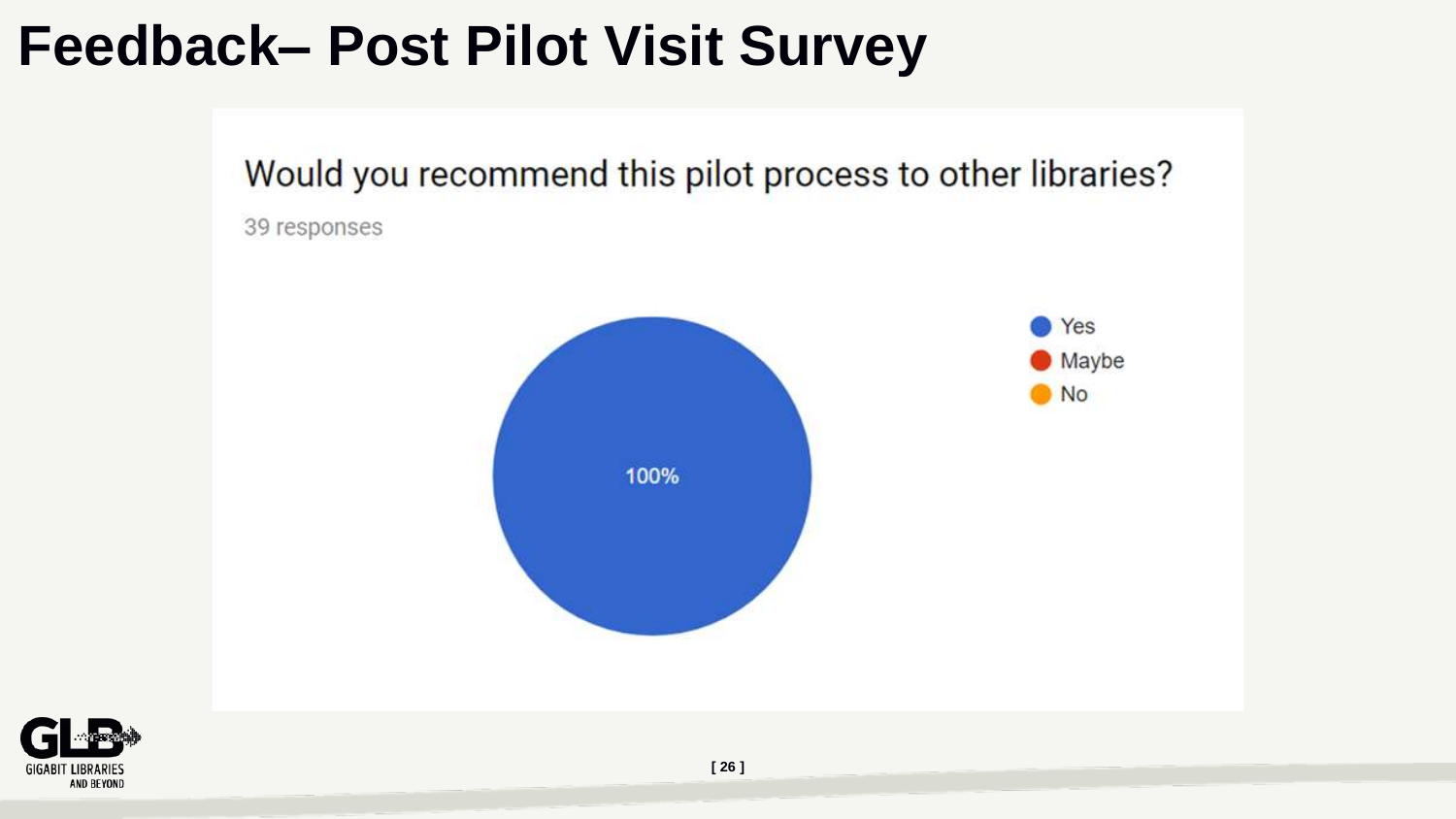### **Continuing Impact of the TGL Toolkit**







Association of Tribal Archives, Libraries & Museums

INSTITUTE of **Museum**<sub>and</sub>L

American

Library<br>Association

SERVICE









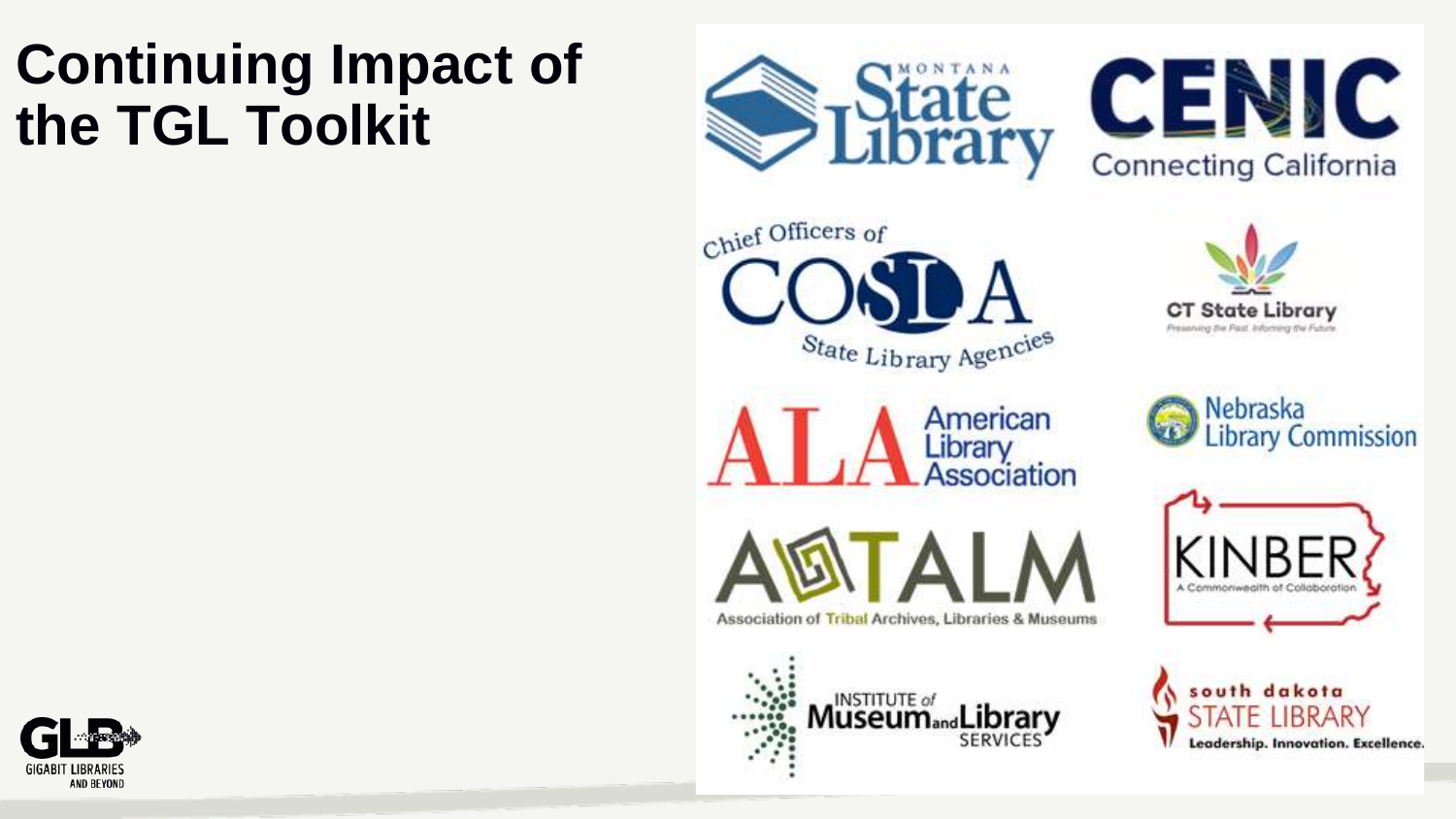# **Toolkit Sections**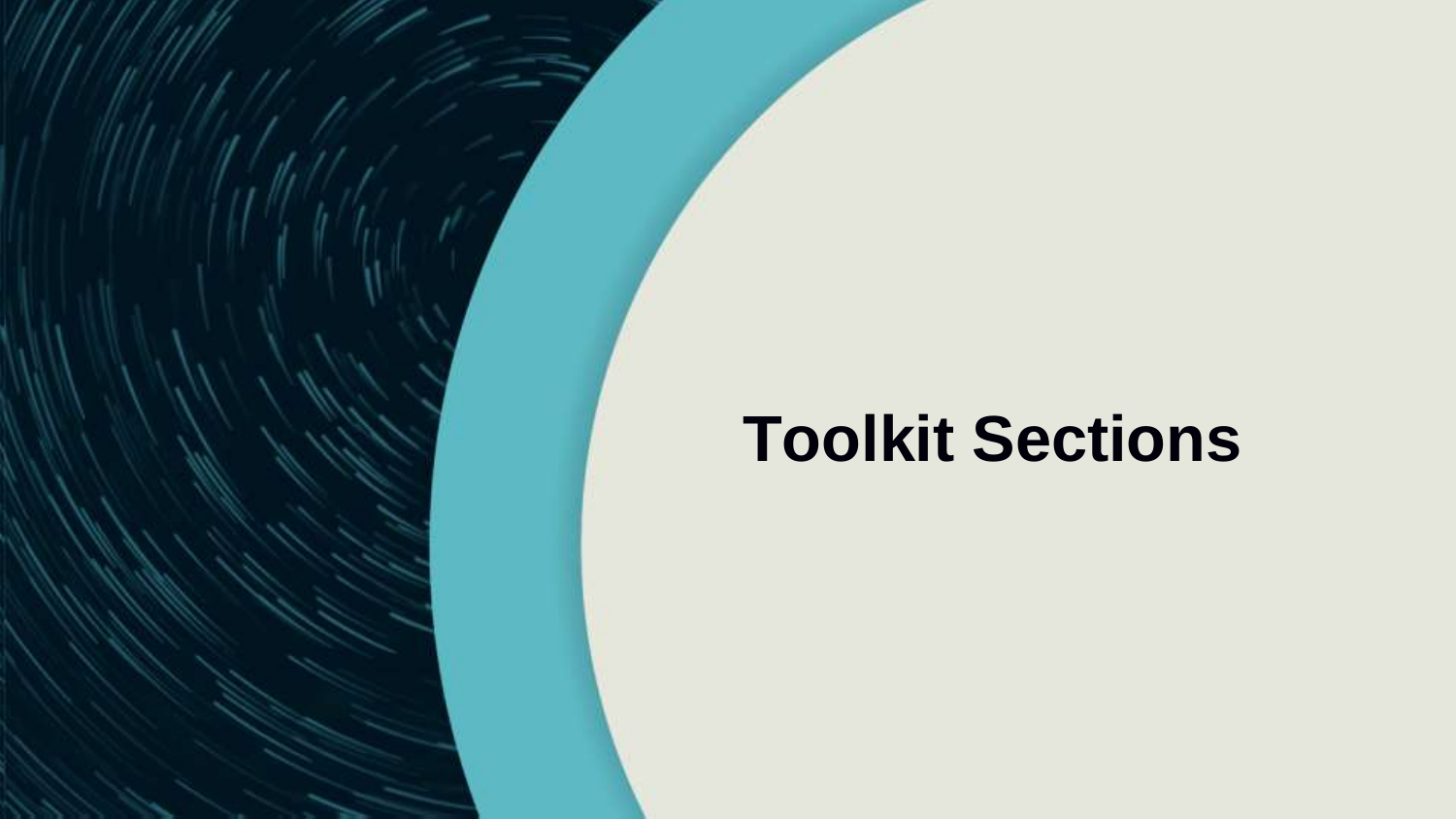# **Technology Inventory**

In this section, you will inventory some of the key pieces of the technology inside your library, including your network, computers, and other important technology components.

This inventory will help you understand what sort of equipment you have now and determine if you need different or additional equipment for the future.

- Broadband Connection
- Network Devices
- Wired Network and Power
- Wireless Network and Power
- Computer and End User Devices

| Mbps)? Measure your speed using the following (2) speed tests. Record your results in<br>the table below.                                                                                                                                                                                                                                                                                                                                                                                                                                                                                                                                                                                                                                                                                                |          |                                  | 6. What is the download and upload speed of your Internet connection (expressed in         |
|----------------------------------------------------------------------------------------------------------------------------------------------------------------------------------------------------------------------------------------------------------------------------------------------------------------------------------------------------------------------------------------------------------------------------------------------------------------------------------------------------------------------------------------------------------------------------------------------------------------------------------------------------------------------------------------------------------------------------------------------------------------------------------------------------------|----------|----------------------------------|--------------------------------------------------------------------------------------------|
| . Test #1: Measurement Lab - https://www.measurementiab.net/tests/ndt<br>. Test #2: SpeedTest.net - http://www.speedtest.net                                                                                                                                                                                                                                                                                                                                                                                                                                                                                                                                                                                                                                                                             |          |                                  |                                                                                            |
|                                                                                                                                                                                                                                                                                                                                                                                                                                                                                                                                                                                                                                                                                                                                                                                                          |          |                                  |                                                                                            |
| <b>SPEED TEST RESULTS</b>                                                                                                                                                                                                                                                                                                                                                                                                                                                                                                                                                                                                                                                                                                                                                                                | Download | Upload                           |                                                                                            |
| Test #1 Measurement Lab                                                                                                                                                                                                                                                                                                                                                                                                                                                                                                                                                                                                                                                                                                                                                                                  |          |                                  | <b>Mbps</b>                                                                                |
| Test #2 SpeedTest.net                                                                                                                                                                                                                                                                                                                                                                                                                                                                                                                                                                                                                                                                                                                                                                                    |          |                                  | Mbos:                                                                                      |
|                                                                                                                                                                                                                                                                                                                                                                                                                                                                                                                                                                                                                                                                                                                                                                                                          |          |                                  |                                                                                            |
| router as possible.<br>For more information on checking your speed, the Texas State Library and Archives<br>Commission has an instructional video: https://www.youtube.com/watch?v=8558Ac5/txc<br>Note that the bandwidth or speed of your connection is dependent on many variables.<br>especially depending on the type of technology being used. Distance from the "last mile"<br>broadband facilities is the most important. The further away, speeds decrease.<br>The Speed of your connection can also be impacted by your "middle mile" provider that<br>works with your "last mile" broadband service provider. For more information on what can<br>impact your broadband speed, please see a great article from the United Kingdom:<br>http://www.thinkbroadband.com/guide/broadband-speed.html |          |                                  | using a wired connection instead of wireless)connected computer, as close to the broadband |
| 7. Next, let's test the quality of your broadband service, specifically, the latency, jitter,<br>and packet loss for your network connection.<br>Revisit your Measurement Lab speed test results page                                                                                                                                                                                                                                                                                                                                                                                                                                                                                                                                                                                                    |          |                                  |                                                                                            |
| (https://www.measurementlab.net/tests/ndt/). Record your results in the table below.                                                                                                                                                                                                                                                                                                                                                                                                                                                                                                                                                                                                                                                                                                                     |          |                                  |                                                                                            |
| <b>Connection Quality Results</b>                                                                                                                                                                                                                                                                                                                                                                                                                                                                                                                                                                                                                                                                                                                                                                        |          |                                  |                                                                                            |
| Latency                                                                                                                                                                                                                                                                                                                                                                                                                                                                                                                                                                                                                                                                                                                                                                                                  |          | Milliseconds (ms)                |                                                                                            |
| <b>Jitter</b><br>Packet Loss                                                                                                                                                                                                                                                                                                                                                                                                                                                                                                                                                                                                                                                                                                                                                                             |          | Milliseconds (ms)<br>Percent (%) |                                                                                            |

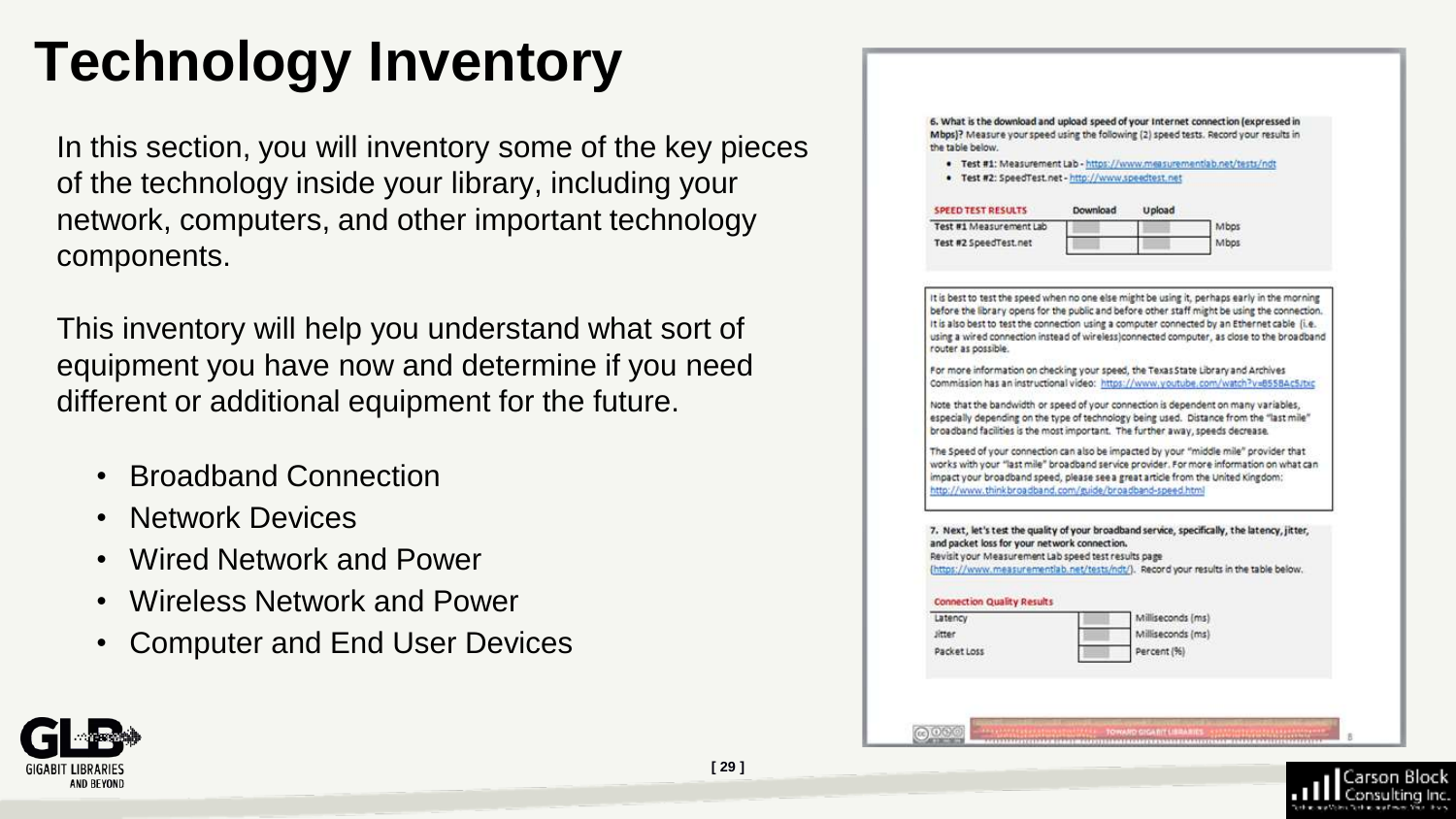#### **Broadband Services and Activities**

This section covers the types of broadband services and applications. The goal is to ensure that the library has sufficient bandwidth to support patron and staff use of various devices and applications both today and in the future.

- Bandwidth Needs
- Hot-Spot Lending
- **Internet Filtering**
- **Offered Services**

#### 5. BROADBAND SERVICES AND ACTIVITIES

In this section, the types of broadband services and applications are discussed in order to ensure that the library has sufficient bandwidth to support patron and staff use of various devices and applications both today and in the future.

1. How much bandwidth do you need? This can be tricky to estimate, with download speed recommendations ranging from 512 kbs to 1 mbs per simultaneous user, as described in this helpful and somewhat technical article: http://www.libraryedge.org/sites/default/files/Article-Benchmark9.2.pdf

Identifying how much bandwidth your library needs based on the types of services offered, number of devices connected, etc., can be difficult, especially as needs change over time and at different times of day.

Although not a technical measure, you may already know through experience if you have enough bandwidth or not. If you consistently experience a slow internet connection when you have many people using your library computers and Williat the same time, it's possible that your broadband connection is too slow for the demand.

Would you like to dig more deeply? This article offers an excellent description of an approach to produce a number: http://www.libraryedge.org/sites/default/files/Article-Benchmark9.2.pdf

This approach requires you to do some counting (the inventory you may have performed earlier in this toolkit will come in handy) and also do a little math.

The edge website also has resources on how to advocate within your community for better broadband

2. Do you provide a broadband "hot-spot" lending program to your patrons?

□ Yes  $\Box$  No

Some libraries are loaning their patrons mobile wireless broadband "hot spots," or devices that provide connectivity via cellular networks. This is enabling members of their community to patrons to "check out" the small wireless broadband device to create a WiFi hotspot at home to access the Internet. One resource:

*PHARO THUANT LIBRARY* 

38

https://www.libraryjournal.com/?detailStory=hot-spot-techknowledge

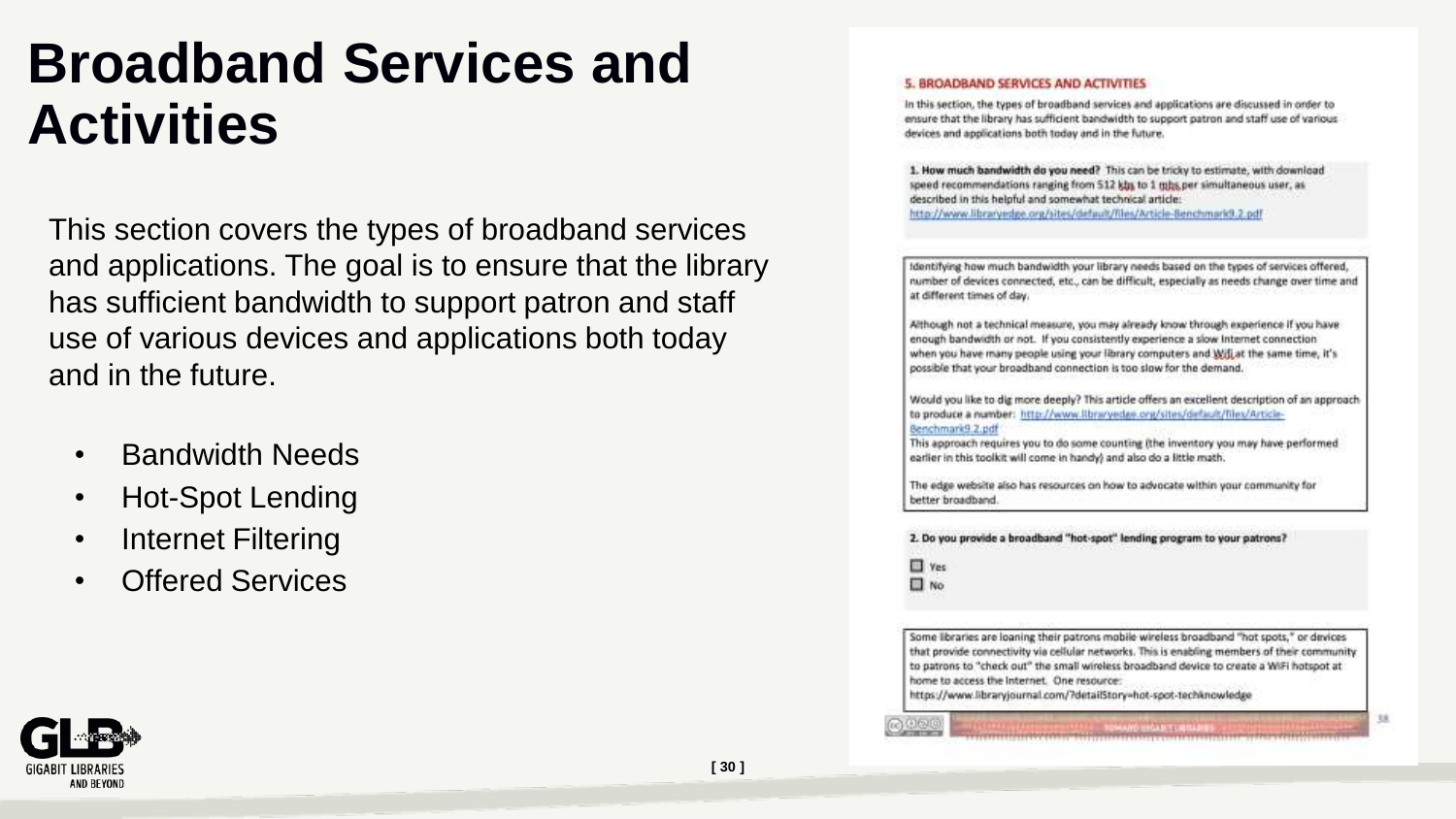#### **Broadband Technical Operational Support**

Technology in libraries is more than just a collection of gear. People, including library staff and those who provide technical support, are just as important.

In this section, you will learn more about the people who help make technology available in your library and determine if there are any areas where you could benefit from additional support.

**[ 31 ]**

- Available Technology Support
- **Staff Training Resources**
- ISP Technical Support
- ISP Service Requests
- **ISP Service Guarantees**



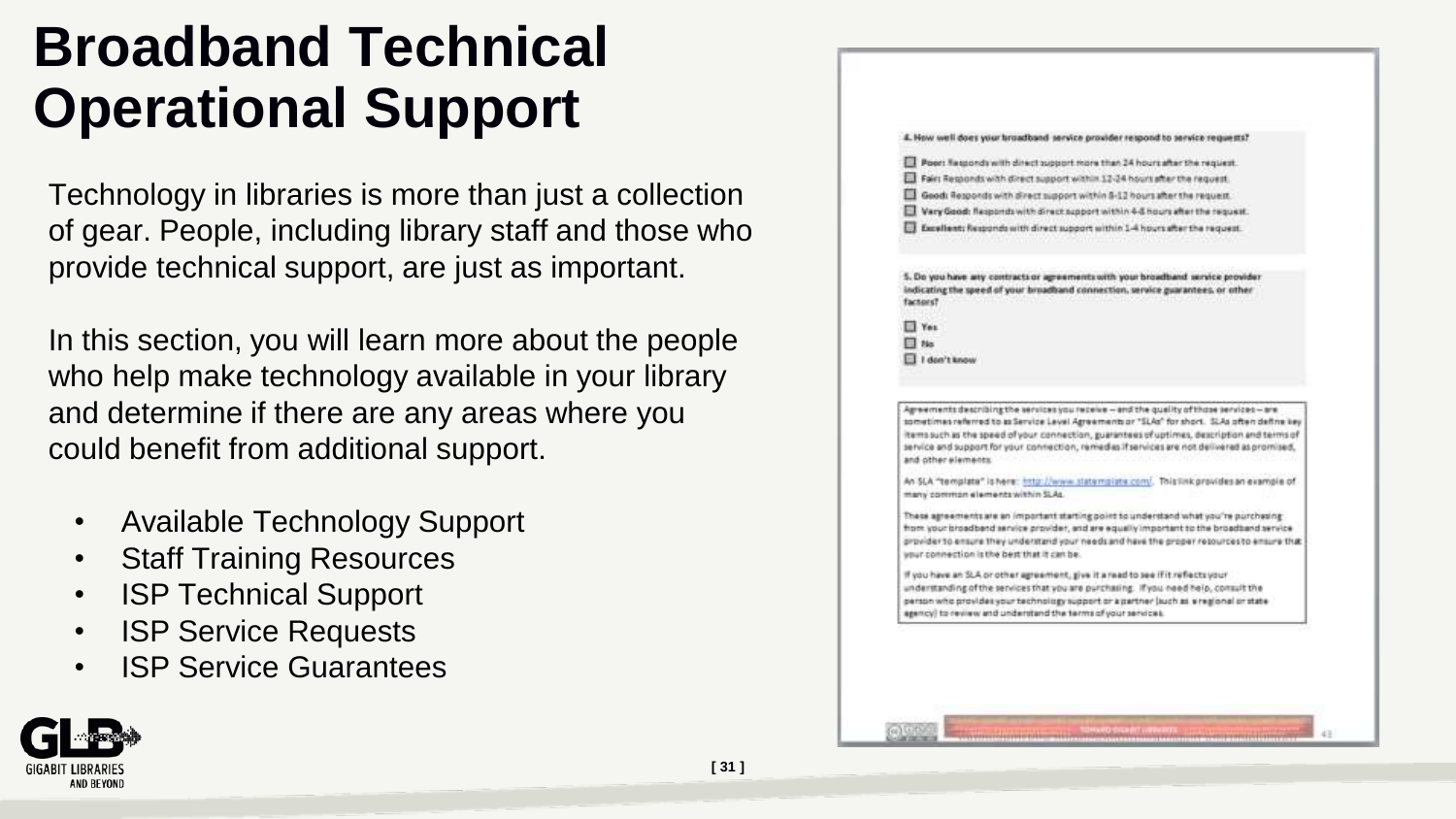### **Broadband Funding**

Technology expenses are important budget considerations for all libraries. This section outlines several opportunities that may be available to help fund your library's broadband connectivity.

- Price For Connection
- E-rate Funding
- Other Funding Sources

|                                        | 3. If your library did not apply for E-rate funding, it was because (select all that apply):                                                                                                                                                                            |
|----------------------------------------|-------------------------------------------------------------------------------------------------------------------------------------------------------------------------------------------------------------------------------------------------------------------------|
|                                        | The S-site application process is too complicated.                                                                                                                                                                                                                      |
|                                        | The library staff did not feel that the library would qualify.                                                                                                                                                                                                          |
|                                        | Our Erate discount is low and we don't feel it is worth the time to participate.                                                                                                                                                                                        |
| individually.                          | The library receives 5-rate discounts as part of a consortium, so it does not apply                                                                                                                                                                                     |
|                                        | The library was denied funding in the past and is discouraged about trying further.                                                                                                                                                                                     |
|                                        | The library did not apply because of the need to comply with the filtering<br>requirements of the Children's Internet Protection Act (CIFA).                                                                                                                            |
|                                        | The library applied for E-rate in the past but no longer finds it necessary.                                                                                                                                                                                            |
| provider or other governmental entity. | The library receives its internet access at no charge from the broadband service                                                                                                                                                                                        |
| Cther: add ressons here!               |                                                                                                                                                                                                                                                                         |
|                                        | See "Section 9: Additional Resources and Best Practices" some Erate resources and<br>information. Note that some libraries dartner with their local schoolfor E-rate applications<br>and connections to aggregate demand, reducing application burden and potentially   |
| increasing services.                   |                                                                                                                                                                                                                                                                         |
|                                        | The State Librarian Office may also have resources to help libraries apply for G-Rate. A list of<br>State E-rate Coordinators can be found on the American Library Association's website                                                                                |
|                                        | http://www.ala.org/atvocacy/e-rate-state-coordinators                                                                                                                                                                                                                   |
|                                        | 4. Are you up to date with what the Evate program allows libraries to receive                                                                                                                                                                                           |
| connectivity?                          | discounts? i.e. internal network equipment and wiring and installation of fiber optic                                                                                                                                                                                   |
| Ves.                                   |                                                                                                                                                                                                                                                                         |
| $\exists$ No.                          |                                                                                                                                                                                                                                                                         |
|                                        |                                                                                                                                                                                                                                                                         |
|                                        | The Universal Service Administrative Company, an independent not for-profit designated by                                                                                                                                                                               |
|                                        | the FCC, administerathe School cand Litraries (E-rate) Program. Check out the USAC website<br>for the most up to data information on the E-rate program and how to get started<br>http://www.uspc.org/sl/about/astting-started/default.asss and check out the USAC FAQ: |
|                                        | page intro://www.usac.org/st/about/faqs/default.aggs                                                                                                                                                                                                                    |

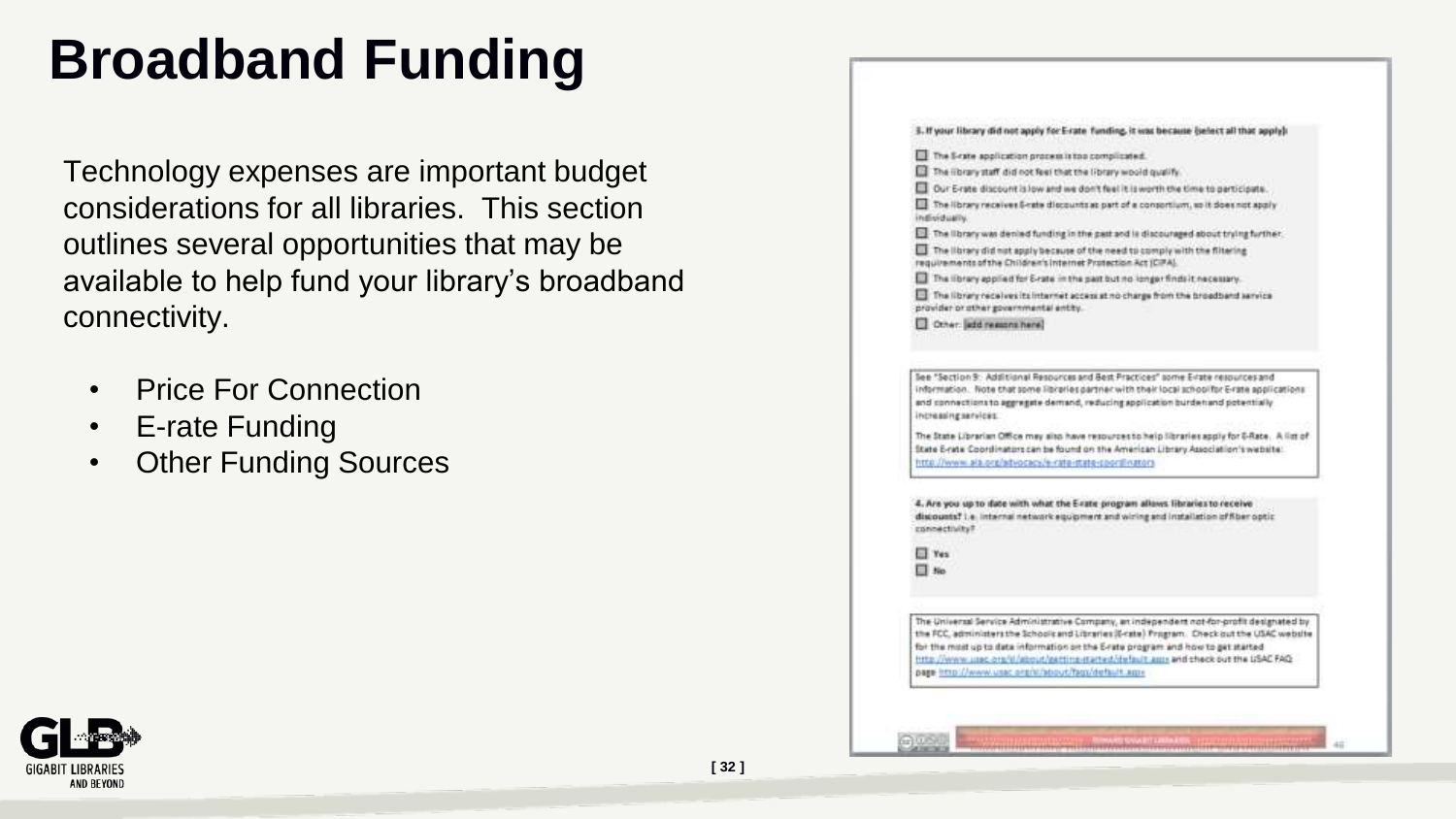#### **Additional Resources and Best Practices**

The topics listed here are designed to provide you even more insight and resources into improving your library's broadband connectivity and services. You may find these items helpful in gaining a better understanding of your broadband connection, data network, and computers.

- E-rate
- Content Filtering
- Additional Broadband 101 Resources
- Free Technology Related Training Opportunities & Resources for Librarians
- Data Backup
- Internet Use Policies



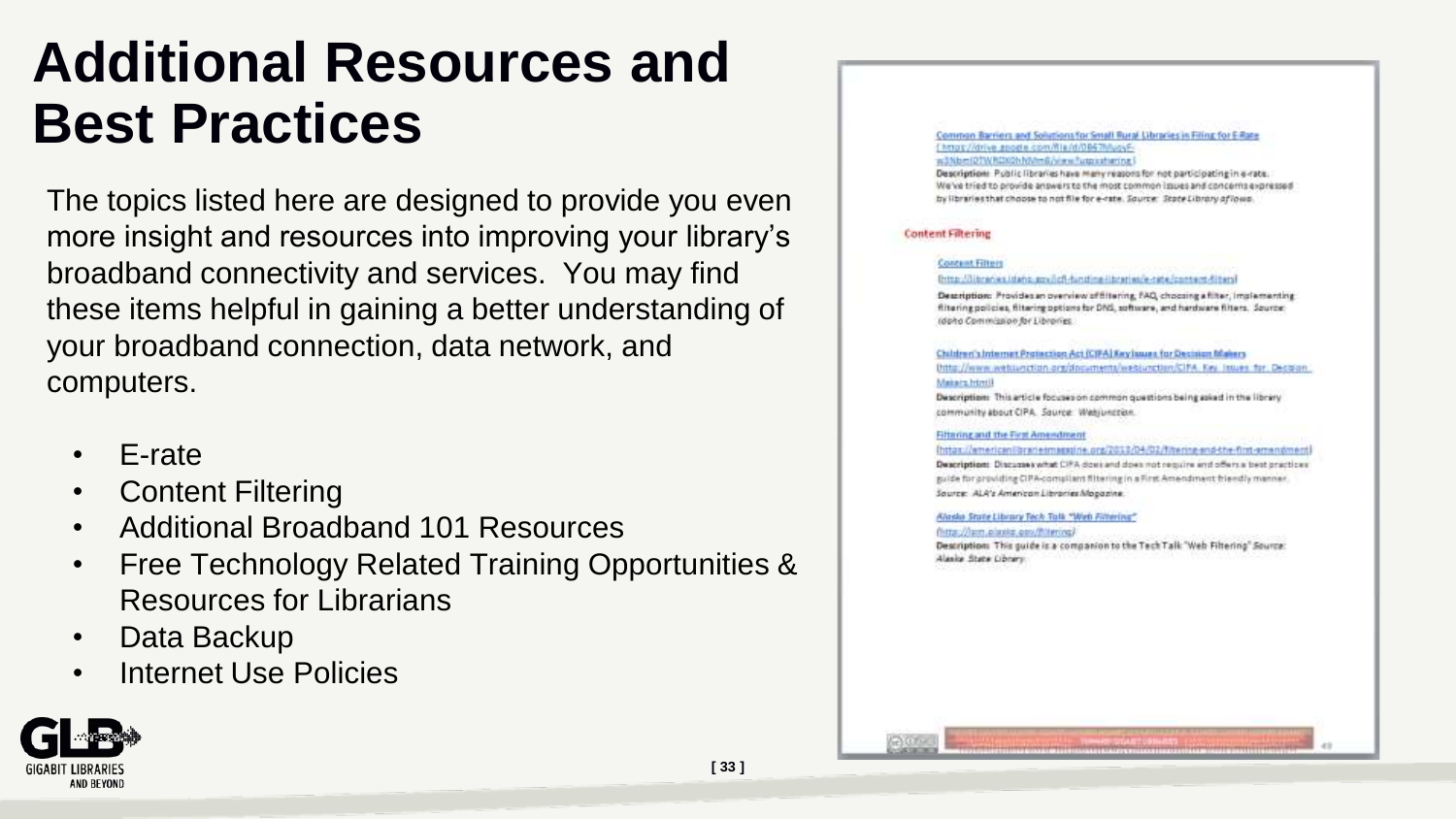#### **Glossary**

The glossary section explains all the terms used in the toolkit, including ethernet, firewall, latency, router, and Wireless Access Point (WAP).

#### Category (Cat) Se Cable

The category 5e specification improves upon the category 5 specification by tightening some creatisk specifications and introducing new creatisk specifications that were not present in the original category 5 specification. The bandwidth of category 5 and 5e is the same - 100 MHz. The differences between category 5 and category 5 e are in their transmission performance. Category 5e components are most suitable for a high-speed Gigablit Ethernet. While category 5 components may function to some degree in a Gigabit Ethernet, they perform below standard during high-data transfer scenarios.

#### Category (Cat) 6 Cable

A standardized cable for Gigatit Ethernet and other network physical layers that is backward compatible with the Category 5/5e and Category 3 cable standards. Compared with Cat 5 and Cat 54. Cat 6 features more stringent specifications for crosstalk and system hoise. The cable standard provides performance of up to 250 MHz and issuitable for 10BASE-T, 100BASE-TX (Fast Ethernet), 1000BASE-T/1000BASE-TX (Gigabit Ethernet) and 10GBASE-T (10-Gigabit Ethernet).

#### Device Authentication-MAC Address

Is used to authenticate devices based on their physical media access control (MAC) address. While not the most secure and scalable method. MAC-based suthertication implicitly provides an additional layer of security authentication devices. MAC-based authentication is eften used to authenticate and allow network access through certain devices while deriving access to the rest. For example, if clients are allowed access to the network via station A, then one method of authenticating station A is MAC-based. Clients may be required to authenticate the maskes using other methods depending on the network privileges required.

#### Endpoint

Anything attaches to the network, including PC, laptop, tablet, phone, iPod, etc.

#### **Ethernet**

A computer naturals architectura consisting of various specified local-area naturals protocols, devices, and connection methods.

#### Ethernet Port

An Ethernet port is an opening on computer network equipment that Ethernet cables plugints. Ethernet ports accept cables with RJ-45 connectors, including Cat cables.

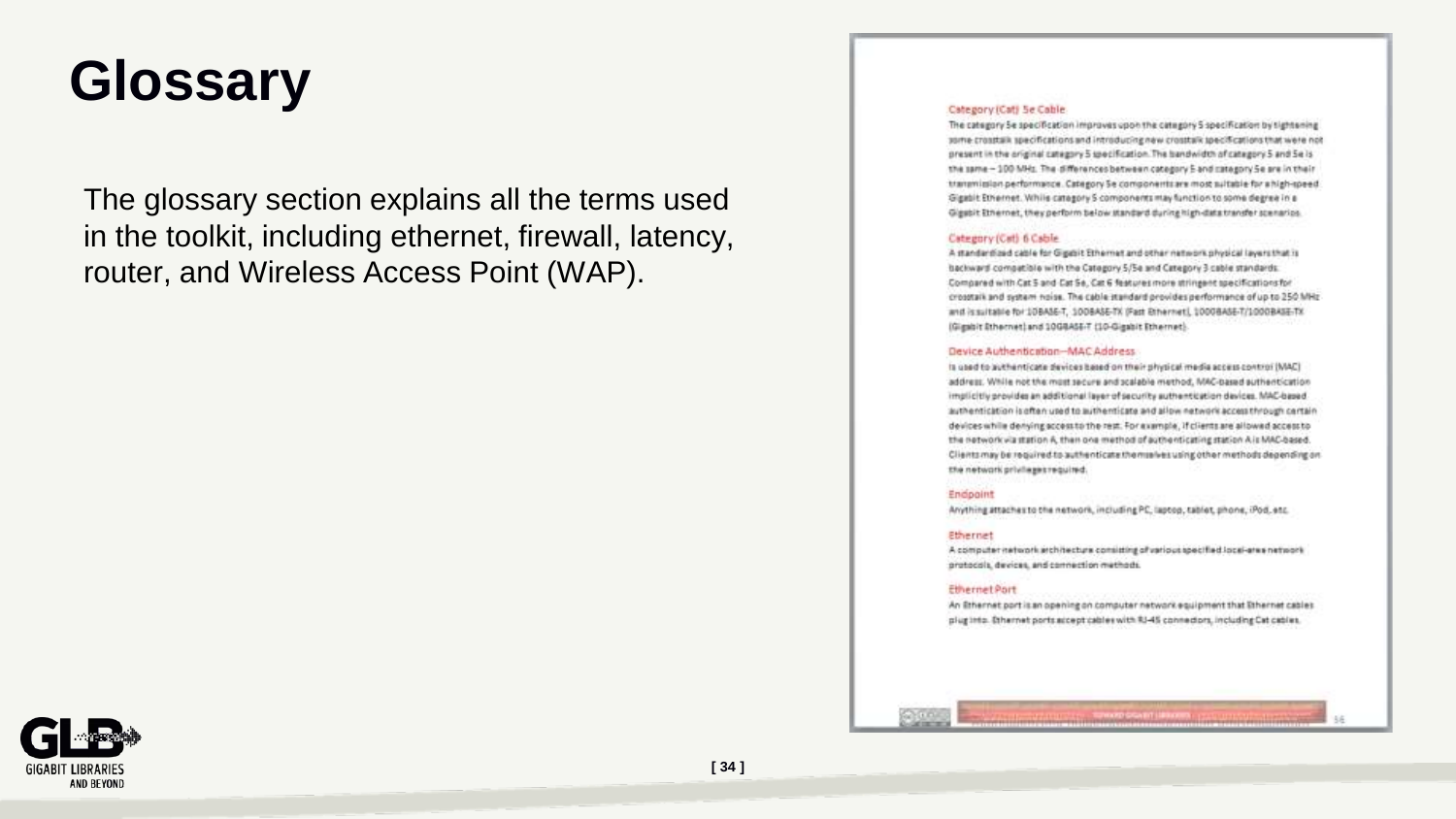# **Common Issues**

- Insufficient bandwidth
- Insufficient data wiring
- Inefficient network setups
- Old and/or obsolete equipment
- Poor WiFi coverage
- Not participating in E-rate (funding mechanism for U.S. libraries)

*Is your issue listed here? What issues do you suspect your library has when it comes to broadband and IT infrastructure?* 

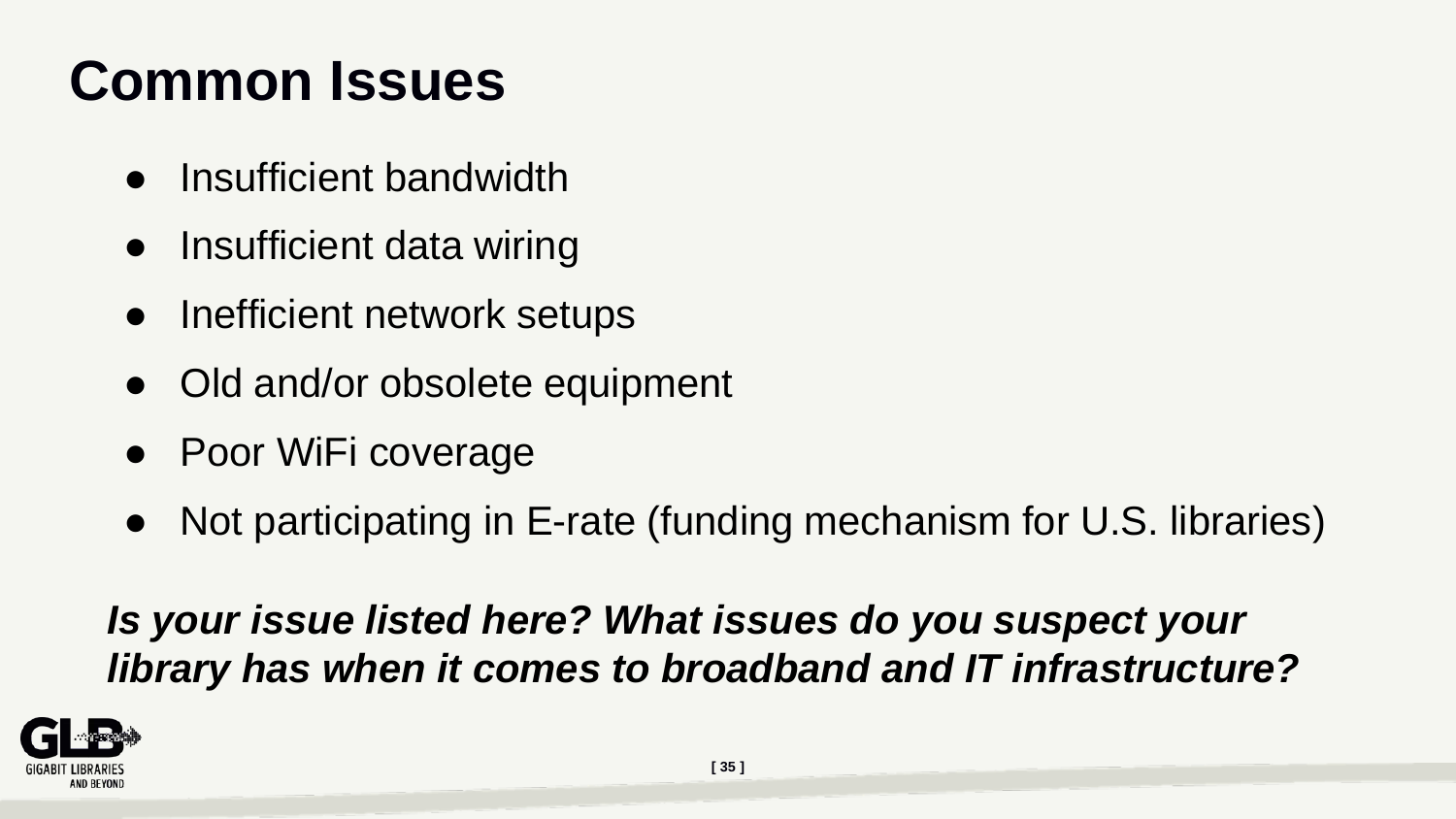#### **Broadband Improvement Plan**

| Action                                                                                                                   | <b>Intended Result</b>                                                                                                                | <b>Resources Required</b>                                 | Timeline<br>One month<br>One week |  |
|--------------------------------------------------------------------------------------------------------------------------|---------------------------------------------------------------------------------------------------------------------------------------|-----------------------------------------------------------|-----------------------------------|--|
| Move WiFi router from back of library to<br>central part                                                                 | Improve throughput in library, reduce<br>dead spots                                                                                   | Additional LAN cabling                                    |                                   |  |
| Obtain information on contract with<br>broadband service provider, including<br>speeds, SLAs, contract time, costs, etc. | Understand what speeds library should<br>be seeing, calculate cost per Mbps,<br>understand if there is recourse for<br>missed speeds. | Name of service provider and billing<br>name/information. |                                   |  |

| Action                                                                                                                 | <b>Intended Result</b>                                                                                                     | <b>Resources Required</b>                                                 | Timeline                                  |  |
|------------------------------------------------------------------------------------------------------------------------|----------------------------------------------------------------------------------------------------------------------------|---------------------------------------------------------------------------|-------------------------------------------|--|
| Contract with an additional area<br>broadband service provider and<br>bond/combine with existing broadband<br>capacity | Increase broadband capacity at library                                                                                     | Additional broadband connection<br>and equipment to combine<br>connection | 6 months<br>5 months<br><b>DAY MARKED</b> |  |
| Install WiFi repeaters                                                                                                 | Reduce dead spots, increase access to<br>WiFi outside of library for off-hour use                                          | WiFi repeaters                                                            |                                           |  |
| Participate in E-Rate program.                                                                                         | Obtain a subsidy for the broadband<br>connection and inside wiring to<br>improve broadband connections and<br>connectivity | Support from State Library, E-Rate.<br>consultant (possibly)              | 12 months                                 |  |

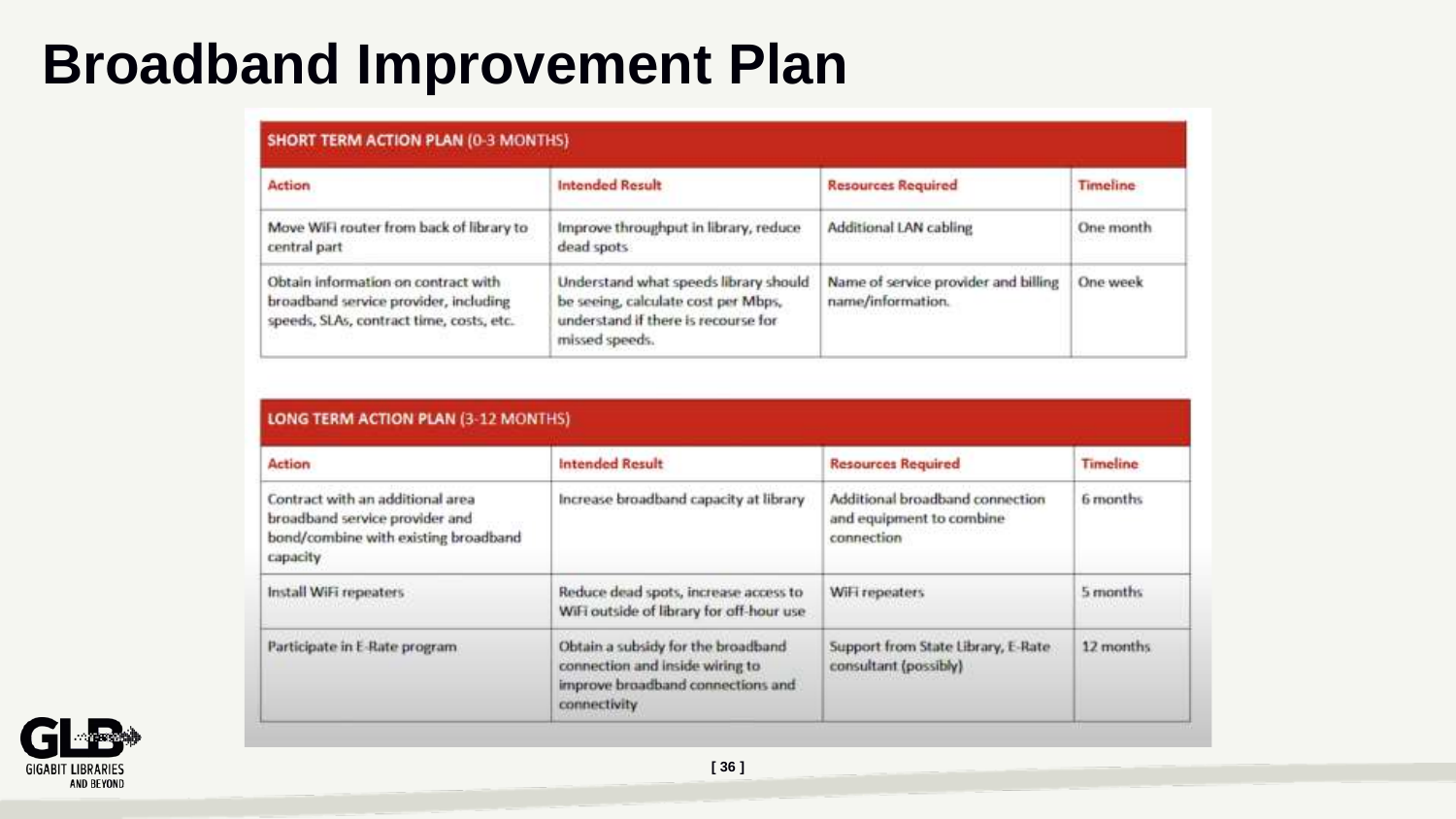### **Preview: Interactive Activities for Next Time**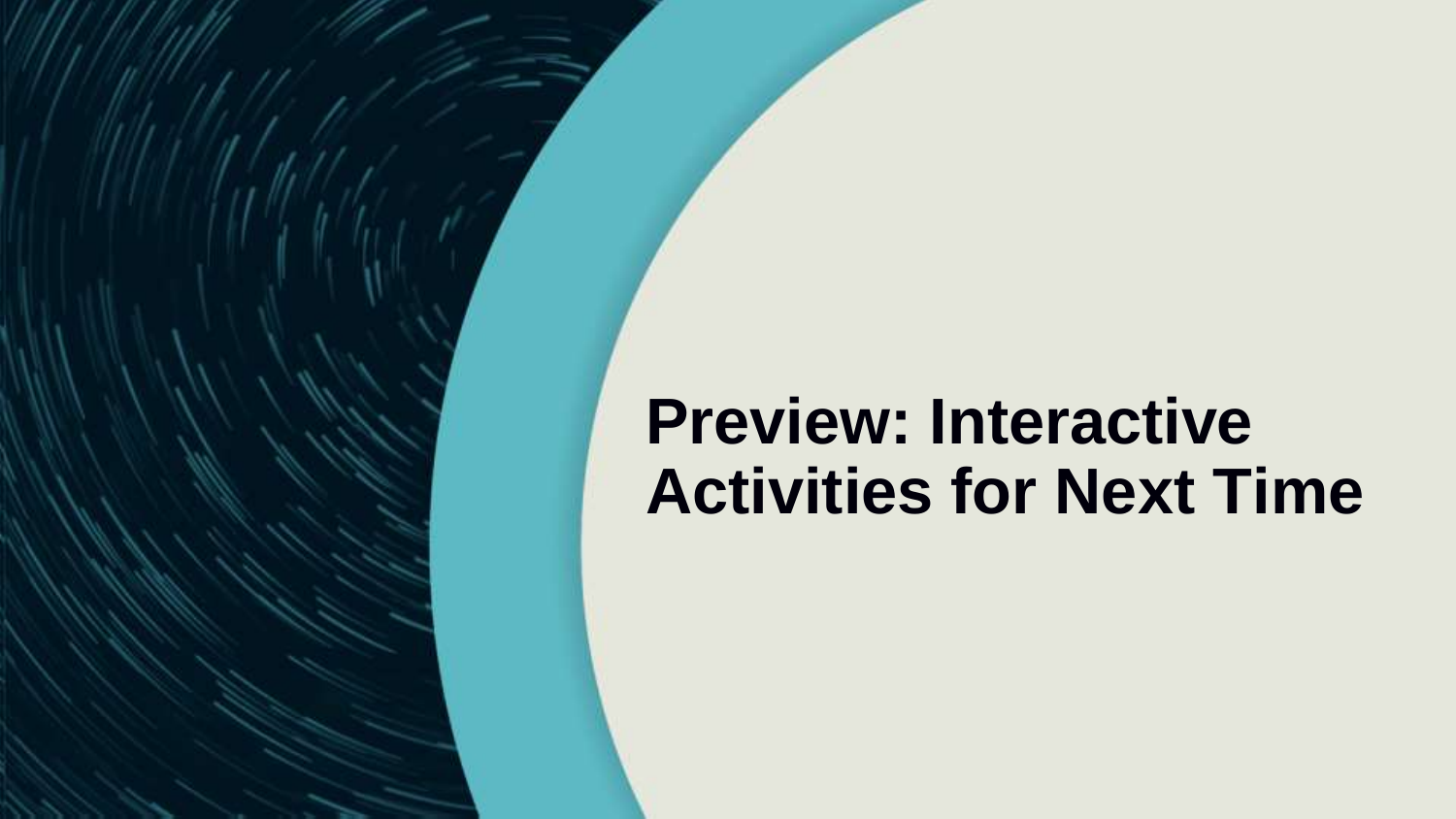#### **What to expect for the next presentation:**

- An updated version of the Toolkit
- Discussion prompts before the presentation date
- Worksheets that will be explained during the next presentation

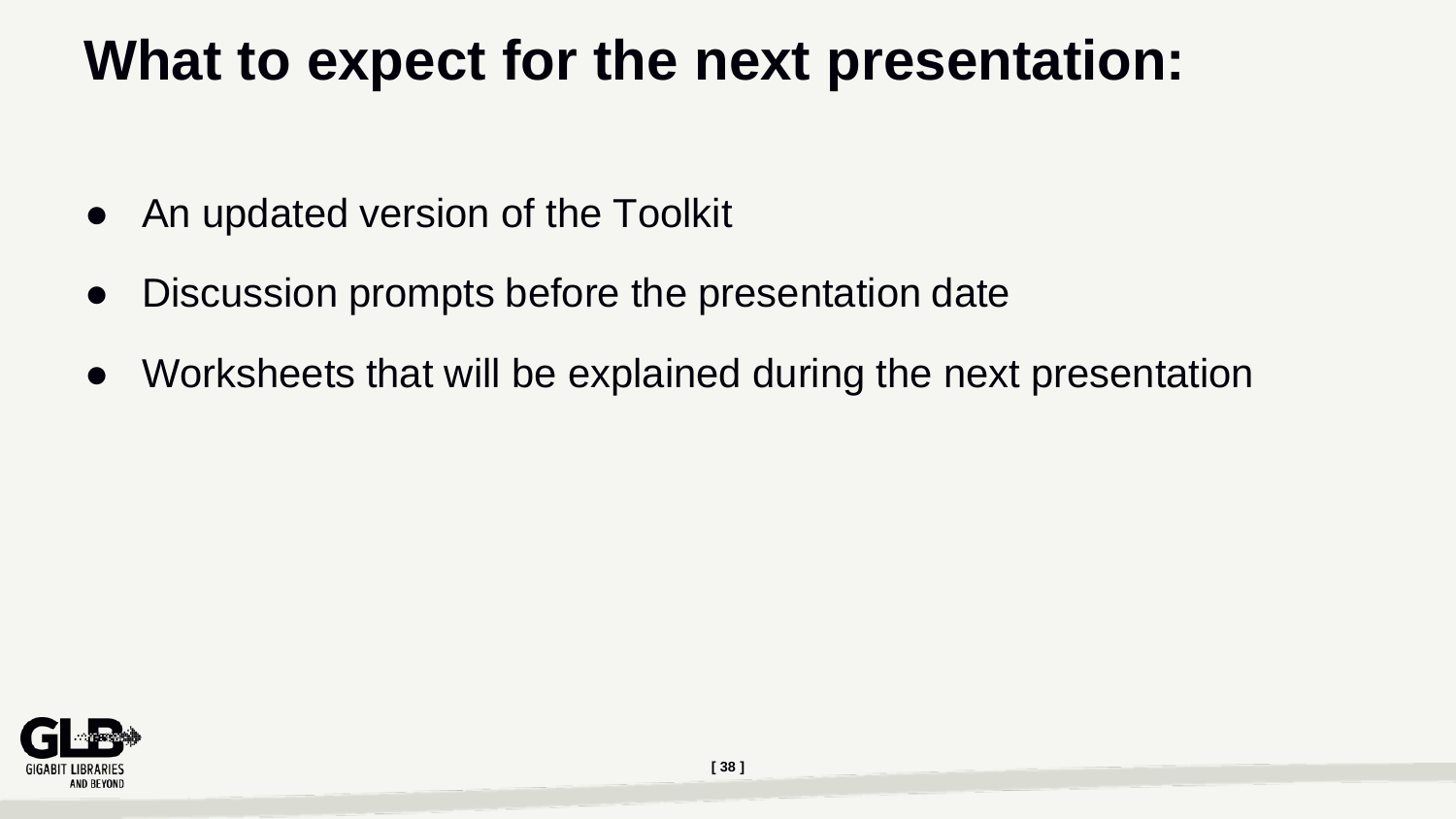#### **Conduct a Speedtest**

#### **Ookla Speedtest**

#### <https://www.speedtest.net/>



#### **M-LAB Speedtest**

<https://speed.measurementlab.net/>



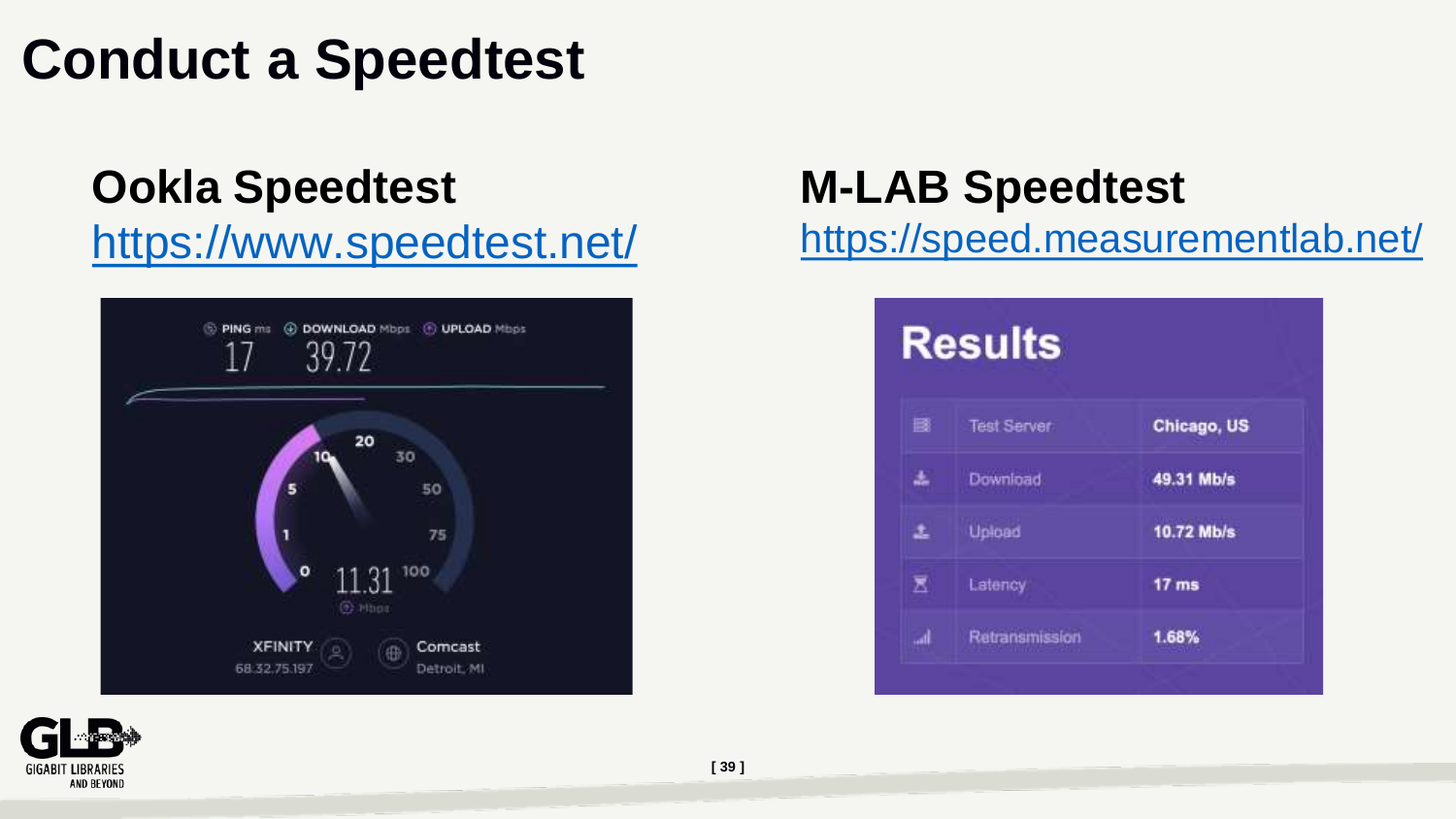# **Conduct a Speedtest**

- Test at multiple times of day and on different days of the week
- Make sure to record all results
- Download and use this Speed Test Recording Worksheet: <https://bit.ly/2PIO8pu>

Speed Test Recording Worksheet

Speed Test (https://speed.measurementlab.net/#/ https://www.speedtest.net/)

| Date /<br>Time        | <b>SPEED TEST RESULTS</b> | Download | Upload |             |                             | QUALITY TEST RESULTS             | <b>Notes</b> |
|-----------------------|---------------------------|----------|--------|-------------|-----------------------------|----------------------------------|--------------|
|                       | Test #1 Measurement Lab   |          |        | Mbps        | Latency                     | <b>Milliseconds</b><br>(ms)      |              |
|                       | Test #2 SpeedTest.net     |          |        | Mbps        | Ping                        | Milliseconds<br>(ms)             |              |
| Date /<br>Time        | <b>SPEED TEST RESULTS</b> | Download | Upload |             |                             | QUALITY TEST RESULTS             | <b>Notes</b> |
|                       | Test #1 Measurement Lab   |          |        | Mbps        | Latency                     | Milliseconds<br>dms1             |              |
|                       | Test #2 SpeedTest.net     |          |        | Mbps        | Ping                        | Miliseconds<br>(m <sub>s</sub> ) |              |
| Date /<br><b>Time</b> | <b>SPEED TEST RESULTS</b> | Download | Upload |             | <b>QUALITY TEST RESULTS</b> |                                  | <b>Notes</b> |
|                       | Test #1 Measurement Lab   |          |        | Mbps        | Latency                     | Miliseconds<br>(m <sub>5</sub> ) |              |
|                       | Test #2 SpeedTest.net     |          |        | <b>Mbps</b> | Ping                        | Miliseconds<br>(ms)              |              |
| Date /<br>Time        | <b>SPEED TEST RESULTS</b> | Download | Upload |             | QUALITY TEST RESULTS        |                                  | <b>Notes</b> |
|                       | Test #1 Measurement Lab   |          |        | Mbps        | Latency                     | Milliseconds<br>(ms)             |              |
|                       | Test #2 SpeedTest.net     |          |        | <b>Mbps</b> | Ping                        | <b>Miliseconds</b><br>(ms)       |              |
| Date /<br>Time        | <b>SPEED TEST RESULTS</b> | Download | Upload |             | QUALITY TEST RESULTS        |                                  | <b>Notes</b> |
|                       | Test #1 Measurement Lab   |          |        | Mbps        | Latency                     | Milliseconds<br>(ms)             |              |
|                       | Test #2 SpeedTest.net     |          |        | Mbps        | Ping                        | Miliseconds<br>(ms)              |              |



Carson Block

librarylandtech@gmail.com

(970) 673-7475

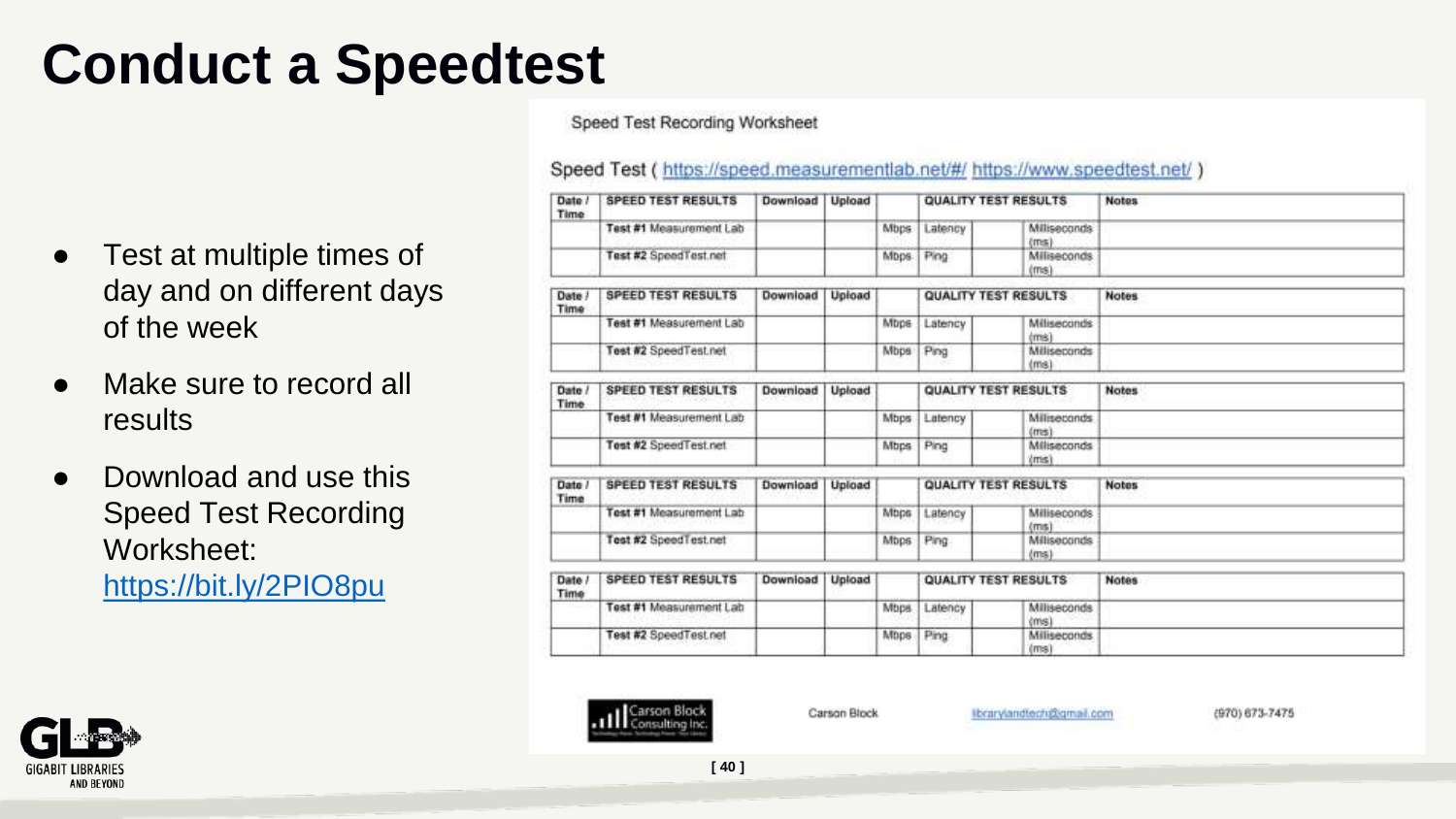#### **See WiFi Signals**

**Network Analyzer Lite** (IOS; free): [https://apple.co/39](https://apple.co/39pLrk2) pLrk2

**WiFi Analyzer**  (Android, free): [https://bit.ly/31vae](https://bit.ly/31vae1v)  $1v$ 



- 60

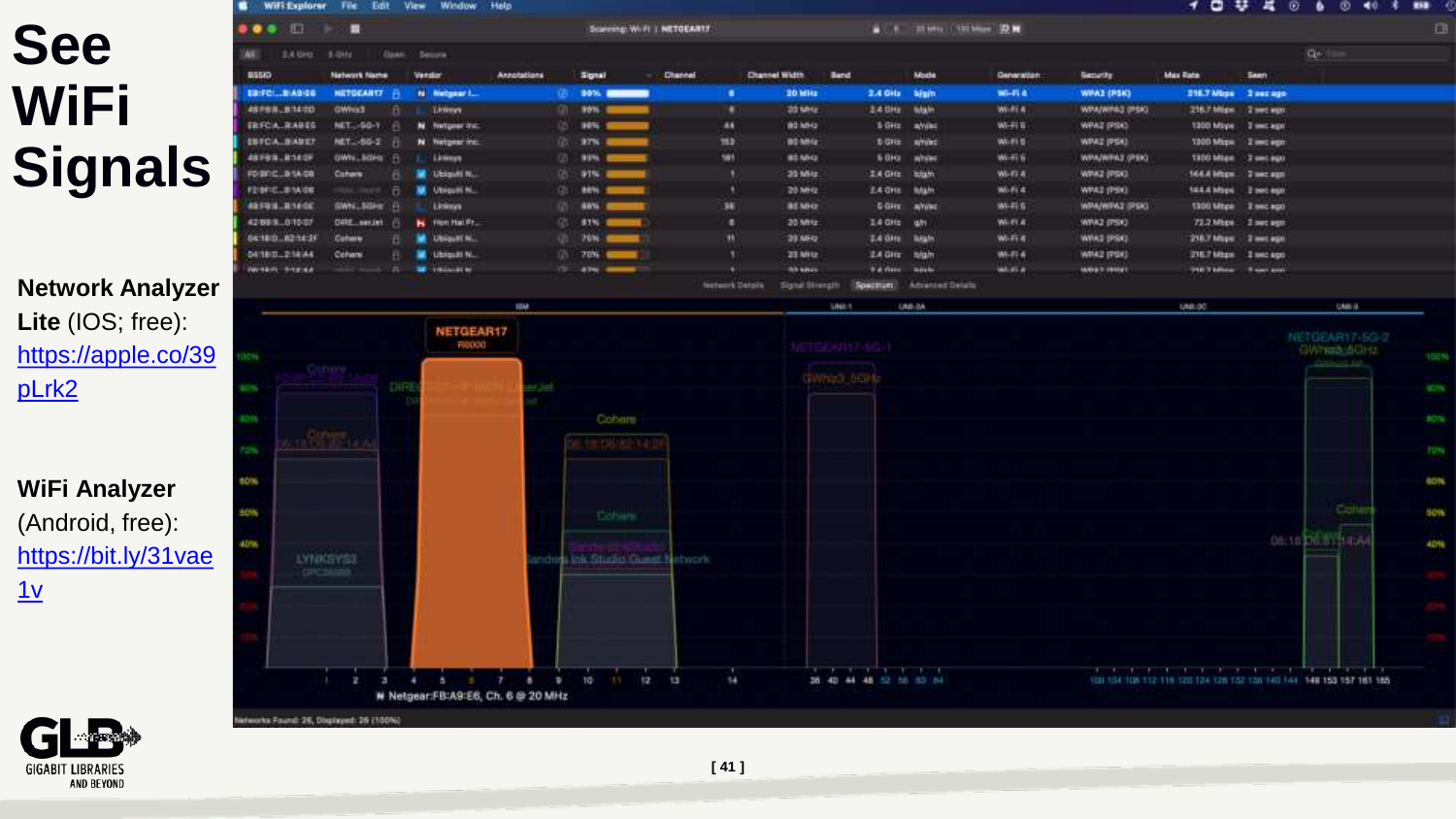### **Network Diagram**



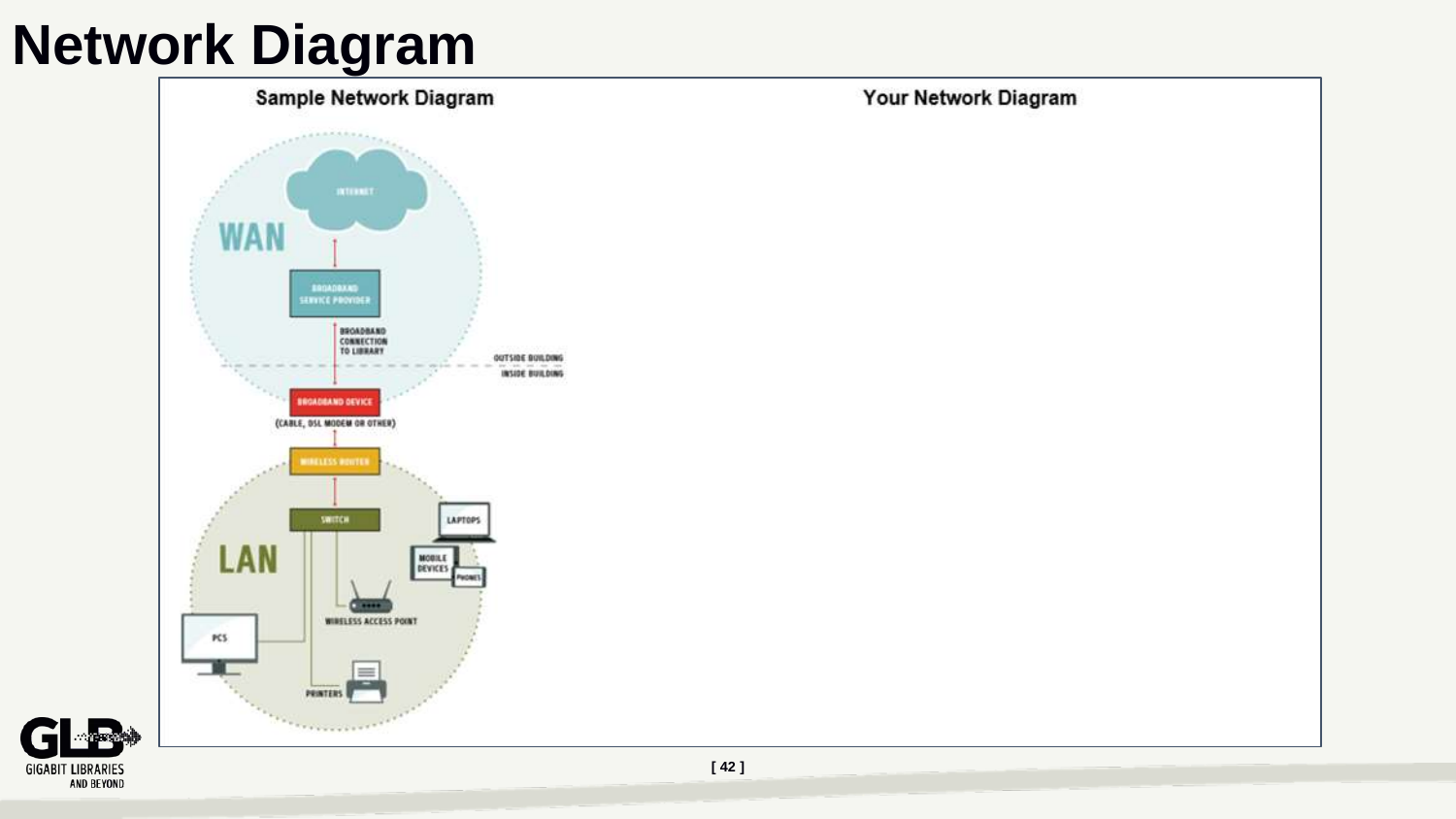#### **Ideas for Bringing the Toolkit to an International Audience**

- How to scale the Toolkit for different size service areas?
- How to distribute information to international audiences?
- An updated Toolkit draft will be sent with your registration to the next presentation

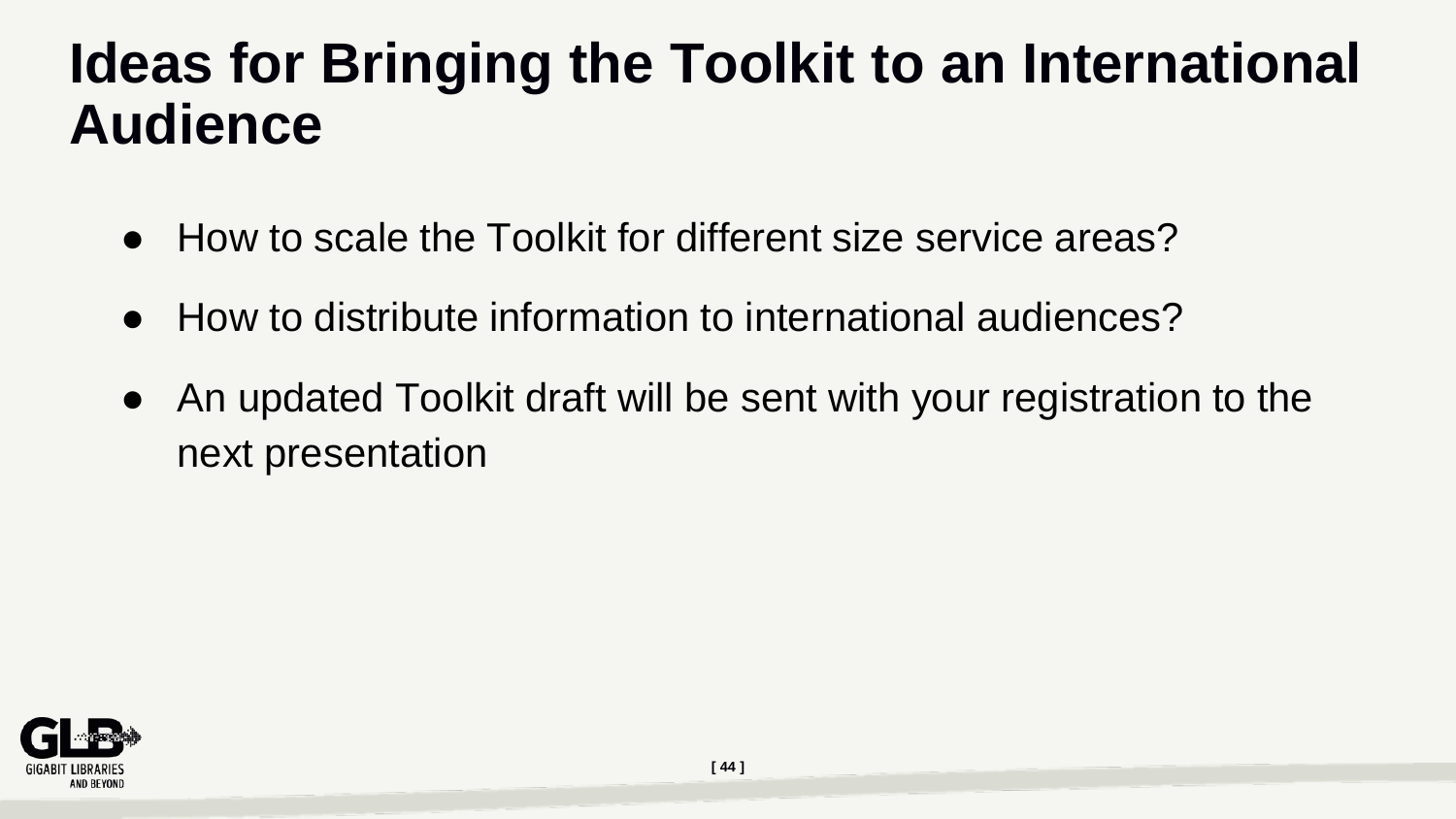### **How to Stay Connected**



- Download and use the Toward Gigabit Libraries toolkit: [www.internet2.edu/tgl](http://www.internet2.edu/tgl)
- Email Stephanie at [sstenberg@internet2.edu](mailto:sstenberg@internet2.edu) to provide feedback and/or join our email list to get updates about new toolkit features, presentations, and training sessions
- Follow the Community Anchor Program on Twitter for updates: [@Internet2CAP](https://twitter.com/internet2CAP)